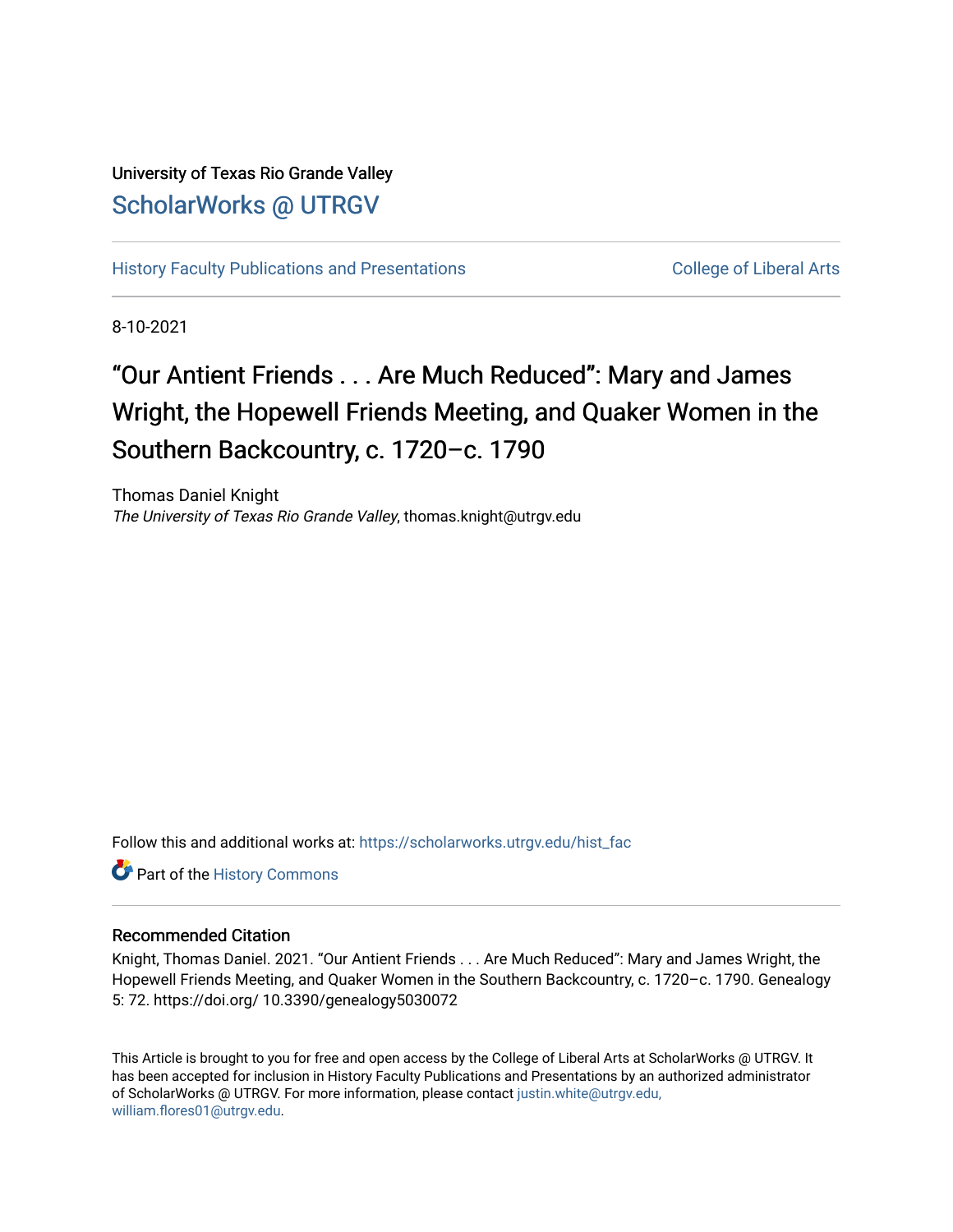



## **"Our Antient Friends . . . Are Much Reduced": Mary and James Wright, the Hopewell Friends Meeting, and Quaker Women in the Southern Backcountry, c. 1720–c. 1790**

**Thomas Daniel Knight**

*Article*

Department of History, The University of Texas Rio Grande Valley, Edinburg, TX 78539, USA; thomas.knight@utrgv.edu

**Abstract:** Although the existence of Quakers in Virginia is well known, the best recent surveys of Virginia history devote only passing attention to them, mostly in the context of expanding religious freedoms during the revolutionary era. Few discuss the Quakers themselves or the nature of Quaker settlements although notably, Warren Hofstra, Larry Gragg, and others have studied aspects of the Backcountry Quaker experience. Recent Quaker historiography has reinterpreted the origins of the Quaker faith and the role of key individuals in the movement, including the roles of Quaker women. Numerous studies address Quaker women collectively. Few, however, examine individual families or women of different generations within a single family, and Robynne Rogers Healey has argued for "more biographies of less well-known Quaker women". This essay uses a four-generation genealogical case study of the Quaker Bowater-Wright family to analyze the development of the Quaker faith in the Virginia backcountry and the lower South and its spread into the Old Northwest. In the backcountry environment, with its geographically isolated settlements and widely dispersed population, early Quaker migrants found fertile ground for both their economic and religious activities. The way of life that developed there differed significantly from the hierarchical Anglican structure of the Tidewater region and the more vocal evangelical groups with their independent congregational structure in the southern backcountry. This article argues that Quaker women played a critical role in shaping Quaker migration and institutional growth in eighteenth and nineteenth century America. It also suggests that the Quaker institutional structure reinforced family connections by creating a close bond that united southern Quakers across a great geographical area.

**Keywords:** Quakers; Virginia; women; migration; family

#### **1. Introduction**

Historians debate the extent to which colonial America may or may not have provided opportunities to women that they lacked in the nineteenth-century, which is when the "Cult of Domesticity" largely shut them off from public activities and confined them to a separate sphere of private domestic activity. Scholars focusing on the history of religious experience argue that religious life has always provided women with opportunities for self-expression and, sometimes, empowerment that were lacking from other aspects of their lives. Particularly during the Great Awakening of the middle-eighteenth century and in the evangelical congregations spawned by that event, women worshipped alongside men and often assumed leadership positions within congregations. While this change represented an important point of departure from mainstream practices within the Church of England (and earlier, the Catholic Church) in the colonies, the radical sects emerging a century earlier from the English Civil War had similarly proclaimed the equality of persons and had given women an enlarged share of religious authority. By contrast, however, while the evangelical movements of the Great Awakening quickly became mainstream during and after the Revolutionary crisis, those emerging from the English Civil War became controversial and oppressed.



**Citation:** Knight, Thomas Daniel. 2021. "Our Antient Friends . . . Are Much Reduced": Mary and James Wright, the Hopewell Friends Meeting, and Quaker Women in the Southern Backcountry, c. 1720–c. 1790. *Genealogy* 5: 72. [https://doi.org/](https://doi.org/10.3390/genealogy5030072) [10.3390/genealogy5030072](https://doi.org/10.3390/genealogy5030072)

Received: 1 July 2021 Accepted: 3 August 2021 Published: 10 August 2021

**Publisher's Note:** MDPI stays neutral with regard to jurisdictional claims in published maps and institutional affiliations.



**Copyright:** © 2021 by the author. Licensee MDPI, Basel, Switzerland. This article is an open access article distributed under the terms and conditions of the Creative Commons Attribution (CC BY) license (https:/[/](https://creativecommons.org/licenses/by/4.0/) [creativecommons.org/licenses/by/](https://creativecommons.org/licenses/by/4.0/)  $4.0/$ ).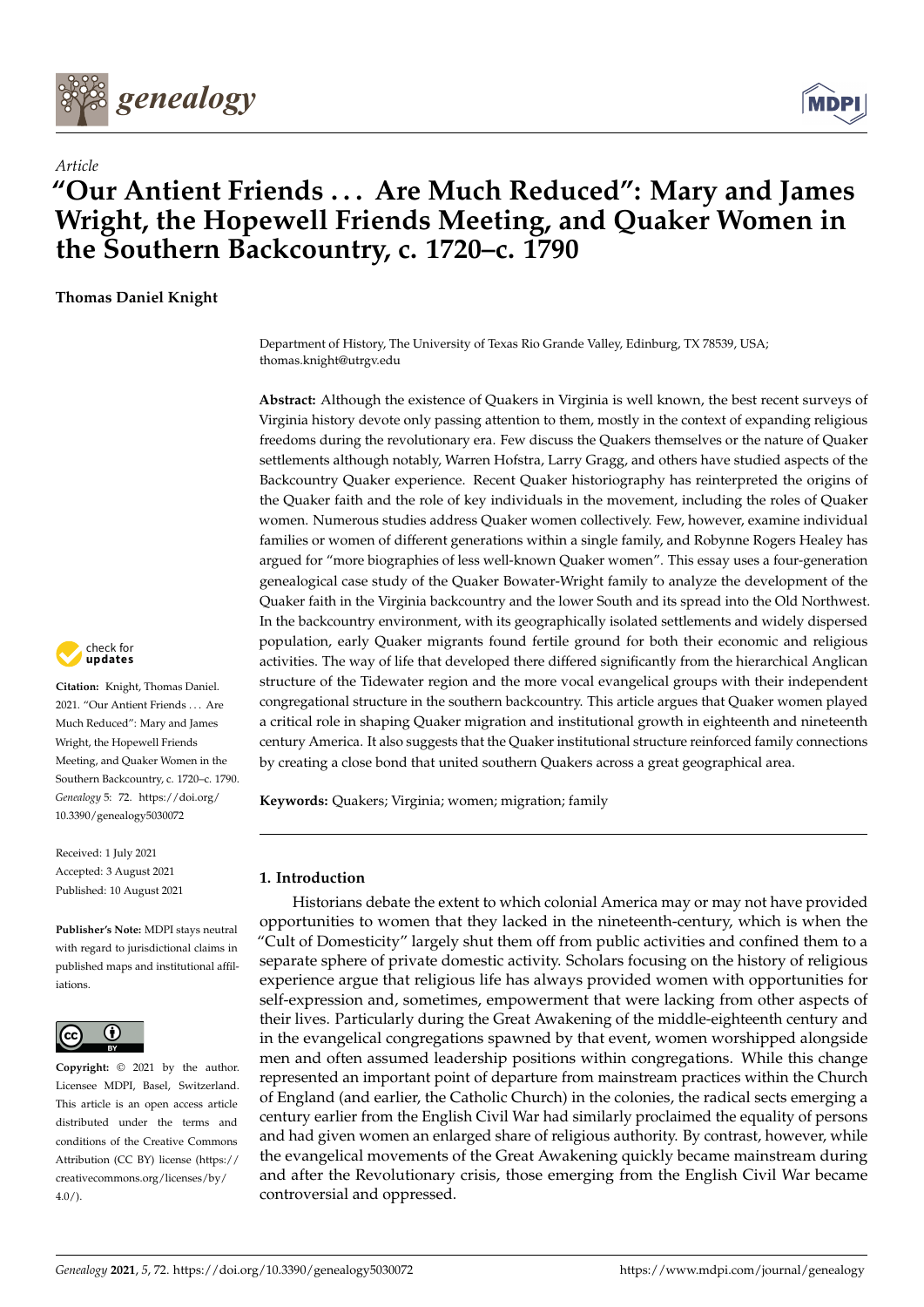This paper examines one family who made the transition from the Church of England to the Society of Friends during the seventeenth-century and follows four generations of its descendants. It argues that the radical Quaker beliefs about gender equality led to sustained change concerning the domestic and public roles of women, as evidenced by three generations of these Quaker women. Mary Bowater Wright, two of her daughters, one daughter-in-law, and two granddaughters were all Quaker ministers and missionaries, women who played important roles not only within their families but also beyond the domestic confines of society at large [\(Hopewell Friends Committee](#page-21-0) [1936\)](#page-21-0). The Wrights were part of a social and religious network that linked Quaker families in England, Pennsylvania, the Virginia and Carolina backcountry, and, ultimately, the midwestern United States; as such, they, especially several key female members of the group, played an important role in expanding the Quaker movement and, in the process, settling the lower south and "old northwest."

#### **2. Materials and Methods**

#### *2.1. Literature Review*

Over the past quarter of a century, historians have reexamined many aspects of Quaker history. Early scholars like Arnold Lloyd and Frederick Tolles, and earlier still, Rufus Jones, chronicled the development of the faith [\(Jones](#page-21-1) [1923;](#page-21-1) [Lloyd](#page-21-2) [1950;](#page-21-2) [Tolles](#page-22-0) [1953\)](#page-22-0). Writing in the 1950s, Tolles described the transformation of the Quaker movement from "a loose, informal fellowship of religious enthusiasts into a rigid, ordered, and disciplined ecclesiastical body" between 1669 and 1738 [\(Tolles](#page-22-0) [1953\)](#page-22-0), and Tolles' classic *Meeting House and Counting House* analyzed how the success of the "holy experiment" (the Quaker attempt to establish a community in which to practice their religious ideals) in Pennsylvania inadvertently undermined the spiritual integrity of the Quaker movement there [\(Tolles](#page-22-1) [1948\)](#page-22-1).

Recent Quaker historiography since the 1990s has examined the origins of the Quaker faith and the role of key individuals in the movement, including the contributions of Quaker women. Richard Greaves, writing about the origins of the movement in terms of seventeenth-century Protestant sectarianism, has argued that from an initial view of members of the Society of Friends as dangerous sectaries, "Quaker success in commerce and industry [during the 1660s and 1670s] coupled with the renunciation of violence and plotting paved the road to respectability" [\(Greaves](#page-21-3) [2001\)](#page-21-3). Carla Pestana discussed the outspoken, confrontational style of the first generation of Quakers, including women like Mary Dyer, and the Quaker transformation during the Restoration era into peaceful quietists [\(Pestana](#page-21-4) [1991;](#page-21-4) [Pestana](#page-21-5) [1993\)](#page-21-5). Fox's 1672 visit to the colonies and those of later Quaker missionaries like John Bowater came as part of a campaign to create greater theological unity and the unity of purpose among widely scattered Quakers. Pestana has also suggested that the first phase of this effort was to recast the more confrontational Quakers of the 1650s as passive martyrs for their faith [\(Pestana](#page-21-5) [1993\)](#page-21-5). Richard Allen and Rosemary Moore have focused on the development of Quaker faith and practice under the later Stuarts, the "Second Period" of Quakerism. Allen, Moore, and their co-authors examined Quakers in England, America, and continental Europe, looking at politics, law, business, and lifestyle in this later period [\(Allen and Moore](#page-20-0) [2018\)](#page-20-0). Other historians have examined causes for the opposition to Quakers rooted in their violation of the Anglican emphasis on Christian sociability [\(Klein](#page-21-6) [1997\)](#page-21-6), the centrality of the idea of covenant to early Quaker theology [\(Gwyn](#page-21-7) [1995\)](#page-21-7), and the social, cultural, and economic importance of the transatlantic commercial networks of which Quaker merchants were a part [\(Glaisyer](#page-21-8) [2004\)](#page-21-8).

In addition to reevaluating the contours of the Quaker movement itself, recent scholars have also revisited the role of key figures within the movement. While early historians focused on the role of George Fox, Fox's centrality has become a subject of historiographical debate. Larry Ingle portrayed Fox as the central figure in early Quakerism [\(Ingle](#page-21-9) [1992;](#page-21-9) [Ingle](#page-21-10) [1994\)](#page-21-10). Barbour and Frost emphasized Fox's pre-eminent role while also recognizing the contributions of other founders [\(Barbour and Frost](#page-20-1) [1988\)](#page-20-1). Bonnelyn Young Kunze, in contrast, insisted that Fox must be contextualized as one of many important founders of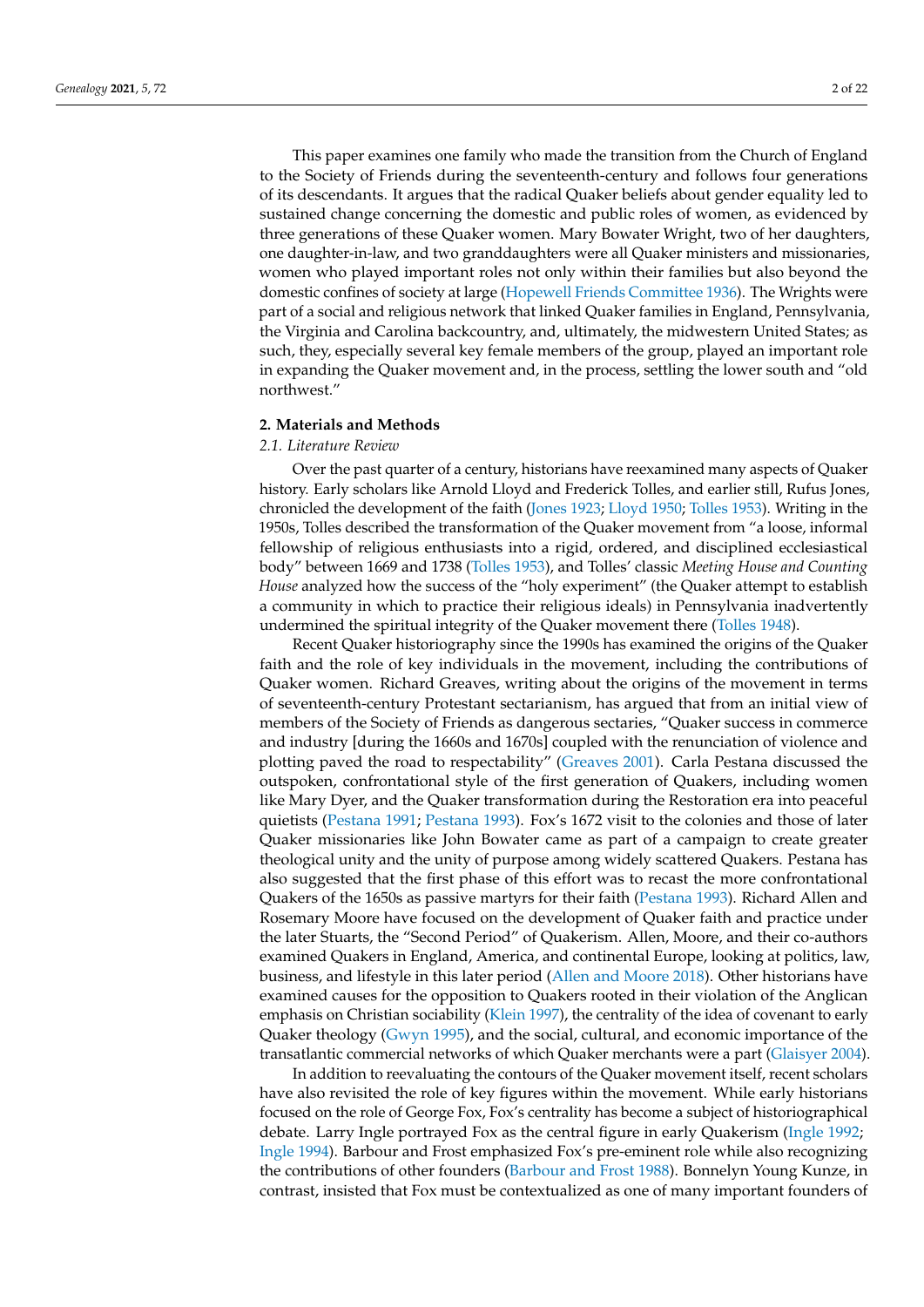the Society of Friends and accused Ingle of vastly underestimating the role of Fox's future wife, Margaret Fell, in shaping the movement, both before and after their marriage in 1669 [\(Kunze](#page-21-11) [1994;](#page-21-11) [Kunze](#page-21-12) [1995\)](#page-21-12). Kunze's work augments the classic treatment of Fell [\(Ross](#page-22-2) [1949\)](#page-22-2) and is one of the many recent studies to focus on the role of Quaker women.

Indeed, the role of Quaker women has been a central part of historiographical discussion over the past two decades [\(Daniels et al.](#page-20-2) [2018\)](#page-20-2). Mary Maples Dunn authored pioneering works that set the stage for future investigation [\(Dunn](#page-20-3) [1978,](#page-20-3) [1989\)](#page-20-4). Phyllis Mack has analyzed the complicated role of women in seventeenth-century Quakerism and has contextualized women's activism in her studies. Mack argued that the establishment of women's only meetings in 1671 provided some women, especially respectable married women ("Mothers in Israel"), a formalized public influence over many Quaker concerns, including women's business activities and the regulation of sexual activities and marriage (which necessarily involved men as well). She suggested, however, that, despite relative gender equality, women ministers were seen as less significant than male ministers, although this initial involvement prepared them for activism in a number of philanthropic and reform movements later on [\(Mack](#page-21-13) [1993,](#page-21-13) [2005\)](#page-21-14). Christine Heyrman and Richard Godbeer have discussed connections between Quakerism and witchcraft in colonial Massachusetts [\(Heyrman](#page-21-15) [1984;](#page-21-15) [Godbeer](#page-21-16) [1992\)](#page-21-16), suggesting that active participation in or sympathy with the Quaker movement might have opened the door to accusations of witchcraft. Rebecca Larson studied female ministers who were active in the British Atlantic before the Revolution, examining the interconnections between the public life of these women and their private family roles and relationships [\(Larson](#page-21-17) [1999\)](#page-21-17). While Allen and Moore also discussed the role of women, they did so within the context of chapters devoted to specific topics, such as law and business, noting that "the decision was made not to have a separate chapter on the position of women in Quakerism but rather to include them and their important roles in the various chapters as appropriate" [\(Allen and Moore](#page-20-0) [2018\)](#page-20-0). Daniels noted that despite considerable interest in Quaker women, few studies exist of individual families or women of different generations within a single family [\(Daniels et al.](#page-20-2) [2018\)](#page-20-2), and Robynne Rogers Healey has argued for "more biographies of less well-known Quaker women" [\(Healey](#page-21-18) [2018\)](#page-21-18).

Looking specifically at Pennsylvania, Maryland, and Virginia, Thomas Sugrue and Karen Guenther have examined the role of Quakers in the region's frontier settlements. Thomas Sugrue researched the cultural attitudes of the first Pennsylvania Quaker settlers as well as demographic changes in the region in which John Bowater and his sister Mary Bowater Wright settled. Sugrue noted the rapid population growth of early Pennsylvania, of which the Bowater immigrants were part: 8000 inhabitants in 1690 (seven years after John Bowater arrived); 21,000 in 1700; 28,000 in 1710 (five years after Mary Bowater Wright arrived); 37,000 in 1720; and 49,000 in 1730. Sugrue argued that settlers favored a decentralized settlement pattern unlike the town-based New England model, which led to an increased demand for land, a widely dispersed population, and rapid westward settlement [\(Sugrue](#page-22-3) [1992\)](#page-22-3). Karen Guenther examined the impact that non-English, non-Quaker immigrants to the region had on Quaker areas, often leaving the inhabitants an "ethnic and religious minority" [\(Guenther](#page-21-19) [2003\)](#page-21-19). As will be examined later, the depictions of Pennsylvania settlement by Sugrue and Guenther partially explains why Quaker families like the Wrights would leave the Quaker colony for the newly opened frontier regions of Maryland and Virginia [\(Guenther](#page-21-19) [2003;](#page-21-19) [Sugrue](#page-22-3) [1992\)](#page-22-3). In particular, Guenther examined the geographical mobility of members of the New Garden Monthly Meeting in Chester County, the meeting which served the Wright family, and suggested that members of the Exeter and New Garden monthly Meetings were particularly mobile compared to other Pennsylvania Quakers [\(Guenther](#page-21-19) [2003\)](#page-21-19).

In the following pages, this essay will examine the Bowater and Wright families in terms of the development of the Quaker faith in the seventeenth century and the growth and expansion of the movement in the eighteenth century. The article responds to the calls of Daniels and Healey and uses family reconstitution techniques to document and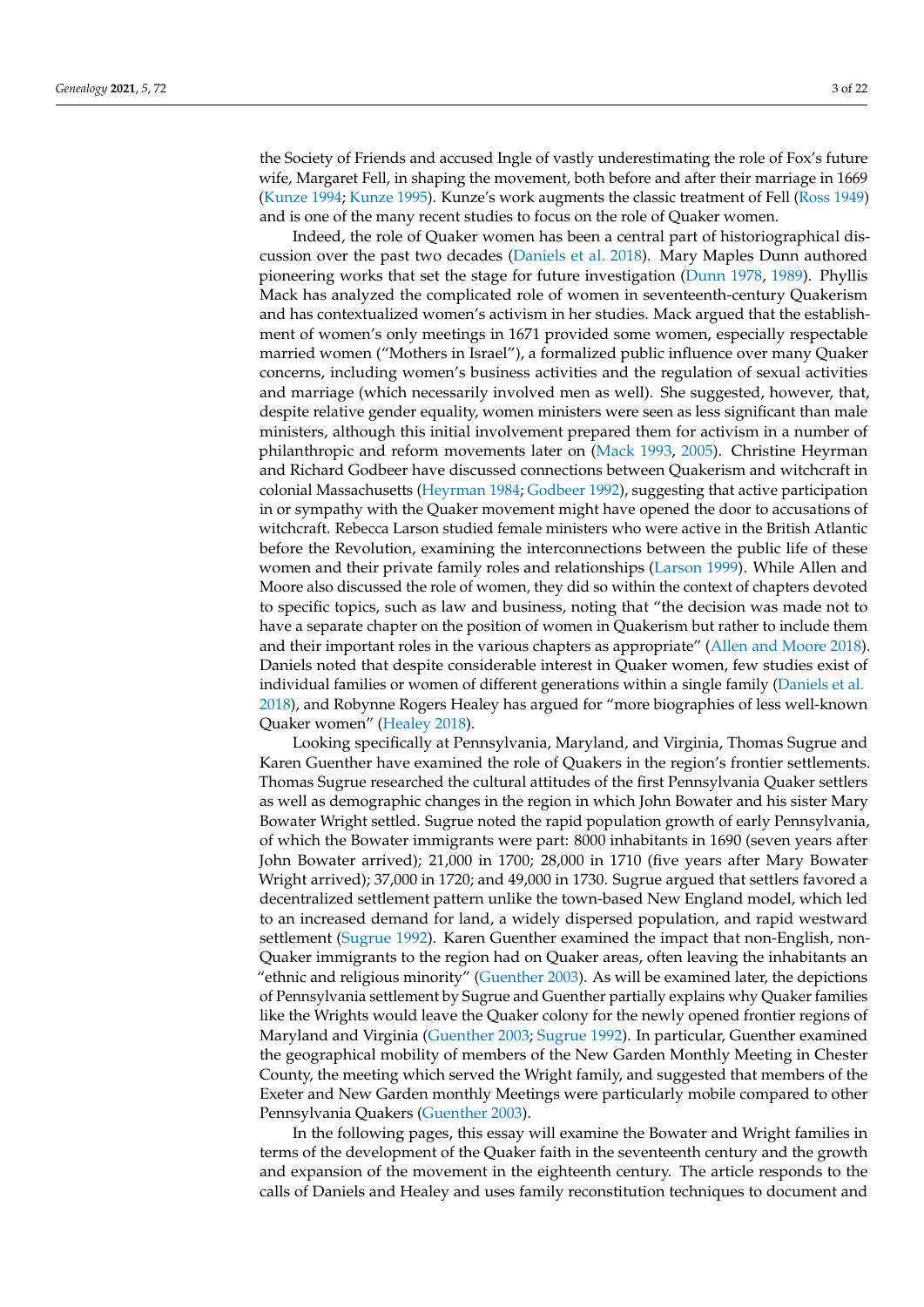interpret the descendants of John Bowater and his daughter Mary Bowater Wright across several generations. In addition to secondary literature and published excerpts from Quaker meeting minutes, it draws from local county records, meeting histories, individual memoirs, and Quaker writings [\(Bowater](#page-20-5) [1705;](#page-20-5) [Whiting](#page-22-4) [1708;](#page-22-4) [Besse](#page-20-6) [1753;](#page-20-6) [Routh](#page-22-5) [1822;](#page-22-5) [O'Neall](#page-21-20) [1892;](#page-21-20) [Hinshaw](#page-21-21) [1936–1950;](#page-21-21) [Hopewell Friends Committee](#page-21-0) [1936;](#page-21-0) [Tracey and Dern](#page-22-6) [1987;](#page-22-6) [Kerns](#page-21-22) [1995;](#page-21-22) [O'Dell](#page-21-23) [1995;](#page-21-23) [Baldwin](#page-20-7) [2000;](#page-20-7) [Daniels et al.](#page-20-2) [2018;](#page-20-2) [Healey](#page-21-18) [2018\)](#page-21-18). Mary Bowater Wright, her daughters, and her granddaughters emerge as key figures in the spread of Quakerism into western Virginia, the lower South, and the Old Northwest [\(McCormick](#page-21-24) [1984;](#page-21-24) [Hintz](#page-21-25) [1986;](#page-21-25) [Johnson](#page-21-26) [1997\)](#page-21-26).

#### *2.2. Setting*

The story begins in England in the mid seventeenth-century and ends in Ohio and Indiana a century and a half later, with a remarkable tale in between. John Bowater (1630–1705), the father of Mary Wright, had been born in the parish of Bromsgrove in Worcestershire in England's West Country. As a young man, he converted from the Anglican faith to the more radical Quaker beliefs after coming into contact with the teachings of George Fox, who had established the sect in 1652.

The appeal of Fox's teachings for a man of Bowater's background in the 1650s is understandable. The Quakers were one of many dissenting sects to emerge in Civil War England, and most of these groups drew adherents from the middling and lower social orders because of their comparatively egalitarian (or "leveling") ideology. As Fox's beliefs evolved, he came to think that ordinary laymen could receive the Holy Spirit. Rather than the divines trained at Oxford or Cambridge, these untrained laymen could lead a congregation, with each man ultimately becoming his own minister. Early Quakers originally met in whatever locations were available to them, erecting meeting houses for their worship and the conduct of meeting business when circumstances later allowed. They soon formed an infrastructure that consisted of men's and women's monthly, quarterly, and yearly meetings, engaging largely in silent worship that afforded them the opportunity for divine conversation with God. The earliest Quakers were outspoken and boisterous, and the sect soon acquired a reputation for promoting dangerous political ideas because their belief in the equality of persons and the absence of a need for a trained clergy could be extended to justify overturning the social and political divisions that were at the core of society in much of the Anglo-American world. Although the Quakers later adopted a more peaceful demeanor and theology, the contemporary understanding of early Quaker ideas in the early years of the group's history resulted in the persecution, imprisonment, and public punishment of converts to the Society of Friends, many of whom were in turn driven from their local communities and, ultimately, from England itself [\(Lloyd](#page-21-2) [1950;](#page-21-2) [Tolles](#page-22-0) [1953;](#page-22-0) [Gwyn](#page-21-7) [1995;](#page-21-7) [Ingle](#page-21-9) [1992,](#page-21-9) [1994;](#page-21-10) [Barbour and Frost](#page-20-1) [1988;](#page-20-1) [Kunze](#page-21-12) [1995;](#page-21-12) [Ross](#page-22-2) [1949;](#page-22-2) [Greaves](#page-21-3) [2001;](#page-21-3) [Klein](#page-21-6) [1997\)](#page-21-6).

John Bowater belonged to a family of prosperous yeomen and tradesmen who had lived in Bromsgrove for generations. He originally worked in Bromsgrove as a nailer as his father had, but in the late 1650s, when he fell under Fox's influence, he ran afoul of Worcestershire authorities [\(Besse](#page-20-6) [1753;](#page-20-6) [Baldwin](#page-20-7) [2000\)](#page-20-7). This incident launched Bowater on a path that would characterize the rest of his life, shaped by his religious faith and his desire to spread that faith to others. Influenced by the transatlantic missionary voyages of Fox and other Quaker founders, in 1677 and 1678, Bowater traveled to America, visiting members of the Society of Friends in New England, New York, New Jersey, Maryland, Delaware, and even Virginia [\(Bowater](#page-20-5) [1705;](#page-20-5) [Besse](#page-20-6) [1753;](#page-20-6) [Baldwin](#page-20-7) [2000;](#page-20-7) [Futhey and Cope](#page-21-27) [1881\)](#page-21-27). Bowater's travels and travails are outlined in more detail in Appendix [A,](#page-15-0) but it is worth noting here that an early Quaker memorial emphasized the effect that

he had in those Remote Parts, for the spreading the Blessed Truth and Gospel of the Grace of God, and of our Lord Jesus Christ; and the opening Peoples Eyes and Understandings, and so turning them from Darkness unto the true Light . . . . [\(Bowater](#page-20-5) [1705\)](#page-20-5)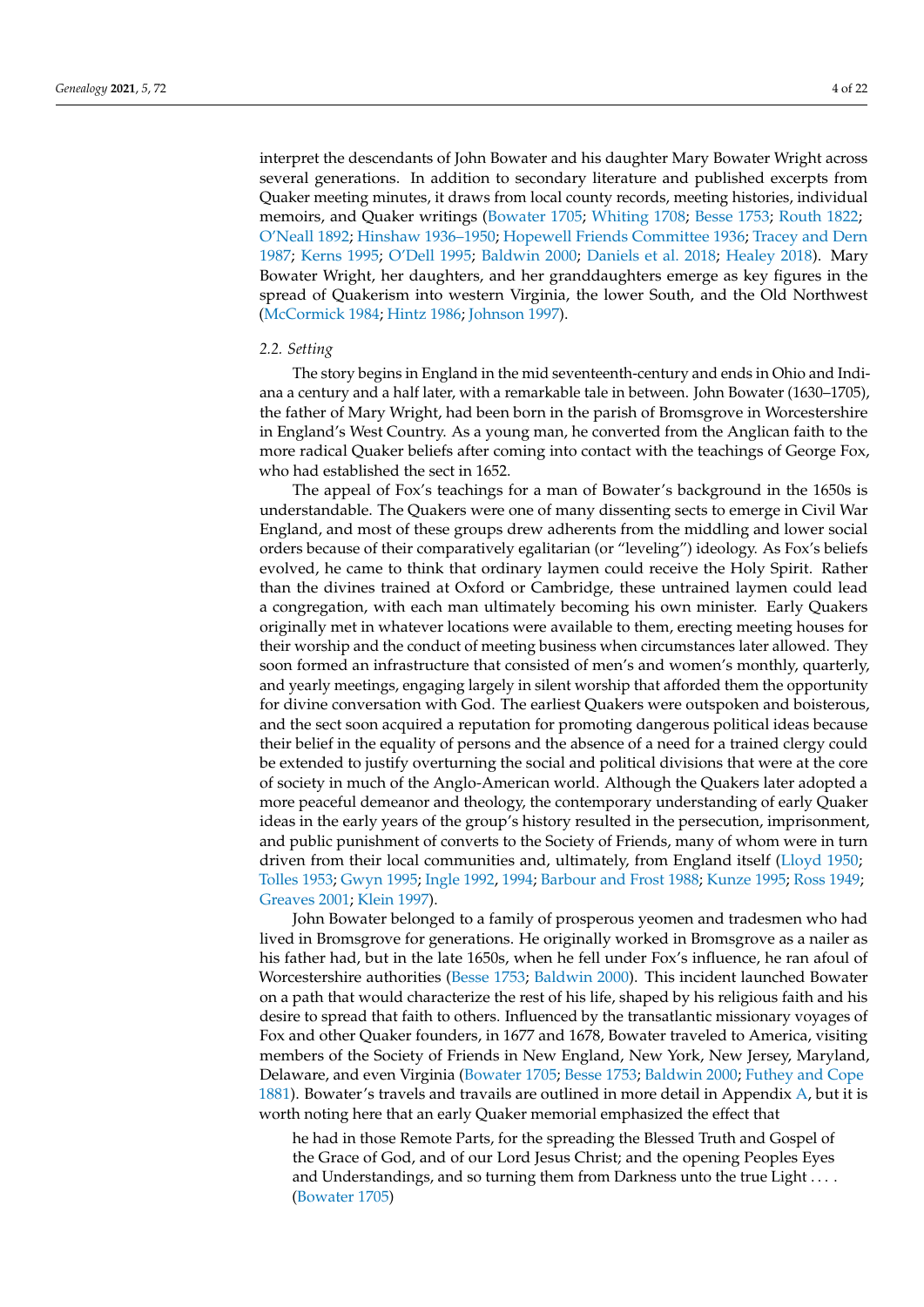During his two years in America, "God was pleased eminently to Preserve him in his Travels, by sea and by land, through Hardships and Jeopardies" [\(Bowater](#page-20-5) [1705\)](#page-20-5). Altogether, Bowater traveled along approximately 600 miles of the North American coast from near Boston in Massachusetts to the southern Chesapeake Bay in Virginia.

Upon returning to England, Bowater settled in Spittlefields in the parish of Stepney, Middlesex (today in eastern London), where he was again arrested and imprisoned for two years in Fleet Prison in London. The arrests may have been linked to political and religious instability at the time, for many Quaker arrests occurred in the wake of the Exclusion Crisis between 1679 and 1681 and then after the ascent of James II to England's throne in 1685. After his release, Bowater remained in Spittlefields as a Quaker minister and pamphleteer, writing a series of influential published sermons that attracted wide notice in London and beyond [\(Baldwin](#page-20-7) [2000;](#page-20-7) [Kinney](#page-21-28) [1997\)](#page-21-28).

John Bowater married twice. His first wife, Ann, died at Bromsgrove in 1679; her maiden name is unknown. Their sons John and Thomas were born in 1652 and 1655 and may have accompanied their father on his journey to America as young adults in the 1670s. Thomas permanently settled in Pennsylvania in 1683, later belonging to monthly meetings in Chester County. The younger John also emigrated to Pennsylvania in 1684, where he joined the Philadelphia Monthly Meeting. Both men were lifelong Quakers although John Bowater, Jr., similar to his father, seems to have been an influential member of the Society of Friends, becoming a minister at Middletown in Chester County and then serving as the dominant figure at the Bowater Friends Meeting [\(Smith](#page-22-7) [1862;](#page-22-7) [Baldwin](#page-20-7) [2000\)](#page-20-7).

Upon his release from prison, the elder John Bowater married Mary Maunder, a fellow member of the Society of Friends and the daughter of a Worcestershire husbandmen; she was twenty years his junior, and the marriage produced only one surviving child, a daughter, Mary, who was born on 3 February 1688/89 in Spittlefields [\(Baldwin](#page-20-7) [2000\)](#page-20-7).

Mary Bowater grew up under the jurisdiction of the London and Middlesex Quarterly Meeting, attending services at the Quaker meeting house on Wheeler Street. Her father's ministerial career was near its zenith during these years, and it is also when he published a number of sermons and introduced a collection of Fox's writings [\(Baldwin](#page-20-7) [2000;](#page-20-7) [Heacock](#page-21-29) [1950\)](#page-21-29). It was thus in an atmosphere of intense religious devotion that Mary spent her early years, but the deaths of her mother and father within a month of one another in early 1705 (John died on 20 January and Mary on 10 February) altered Mary's life profoundly. Her closest living relatives were her two brothers in America, and, accordingly, six months after John and Mary Maunder Bowater died, young Mary Bowater, then sixteen years old, obtained permission to travel to America and subsequently became a member of the Philadelphia Monthly Meeting [\(Baldwin](#page-20-7) [2000;](#page-20-7) [Sugrue](#page-22-3) [1992;](#page-22-3) [Guenther](#page-21-19) [2003\)](#page-21-19).

#### *2.3. Pennsylvania and Maryland*

For the next two years, Mary probably lived with her brother John Bowater, also a Quaker minister, until she married James Wright in late 1708. Ten years her senior, Wright had been reared a strict Quaker in New Jersey and Pennsylvania. She and James lived for the next two decades in Chester County, Pennsylvania as members of the New Garden Monthly Meeting in southeastern Chester County before settling in Frederick County, Maryland at the Monocacy settlement sometime between 1727 and 1731 [\(Baldwin](#page-20-7) [2000\)](#page-20-7). Mary and James Wright became influential members of the Quaker settlement in Monocacy, and it may have been there that the couple began exercising their abilities as "public friends" much like Mary's father and brother. Because of the nature of meeting organization, the Wrights remained members of the Chester Monthly Meeting in Pennsylvania despite living at Monocacy in Maryland, and it was from Chester that they transferred their membership to Hopewell in Virginia. The Hopewell Meeting was then under the authority of the Philadelphia Yearly Meeting but later was placed under the authority of the Baltimore Yearly Meeting.

Unlike most other Christian religious movements in the Anglo-American world, the early Friends allowed women considerable freedom of religious expression. Since God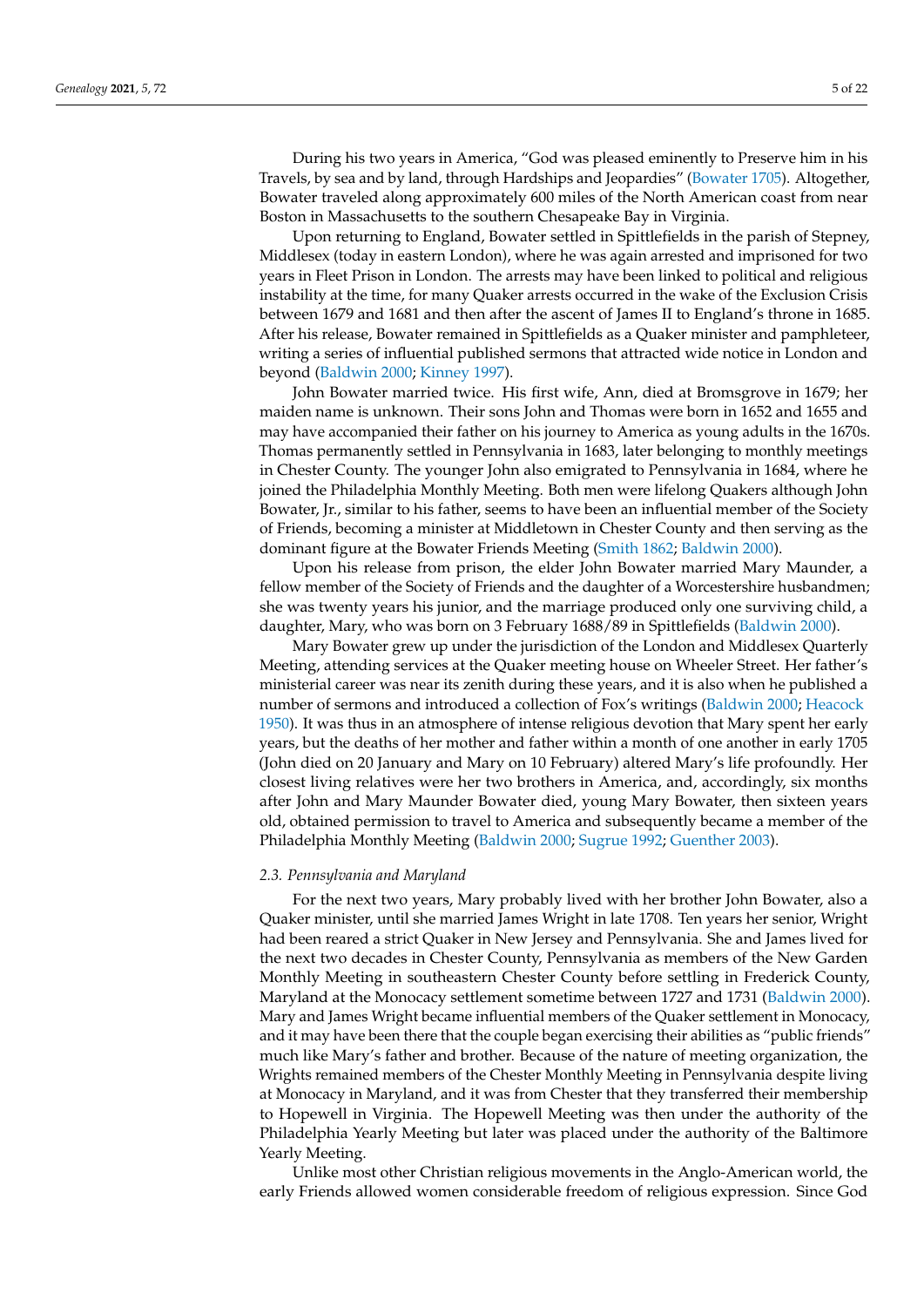communicated with humans through "divine conversation," he moved equally in women as well as in men, and women thus had liberty to testify concerning their experiences and to work to spread the Quaker faith [\(Mack](#page-21-13) [1993,](#page-21-13) [2005;](#page-21-14) [Dunn](#page-20-3) [1978,](#page-20-3) [1989\)](#page-20-4). Historian Norman Risjord has suggested that the Puritan Anne Hutchinson in her religious beliefs approximated the Quaker faith before Fox formally established it, and Hutchinson's associate Mary Dyer became an early example of a female Quaker minister and missionary, being martyred for her faith in Massachusetts in 1660 [\(Risjord](#page-22-8) [2001\)](#page-22-8). Women like Hutchinson and Dyer were following in the footsteps of prophetesses and teachers in the English countryside although their actions were viewed as radical by almost all groups except for the Quakers and other extreme dissenting sects in seventeenth-century England. Among the American Quakers, who, similar to their English counterparts, had separate men's and women's meetings, female ministers served important functions in the women's meetings, supervising the religious well-being of local Quaker women while also overseeing administrative matters such as granting of certificates of removal, approving requests to marry, and regulating local disputes (often involving charges of sexual improprieties or some other deviation from Quaker belief) when they arose [\(Larson](#page-21-17) [1999;](#page-21-17) [Wulf](#page-22-9) [2000\)](#page-22-9). However, such activity was not without danger. As Mary Dyer's example shows, Quaker women were liable to accusations ranging from heresy to witchcraft that, in extreme cases, could lead to imprisonment and execution [\(Heyrman](#page-21-15) [1984;](#page-21-15) [Pestana](#page-21-4) [1991;](#page-21-4) [Godbeer](#page-21-16) [1992\)](#page-21-16).

The Wright residence at Monocacy was comparatively brief but important. Both James and Mary Wright became leading residents of the Quaker settlement, and James Wright also became known as a Quaker minister during these years [\(Tracey and Dern](#page-22-6) [1987;](#page-22-6) [Hopewell](#page-21-0) [Friends Committee](#page-21-0) [1936;](#page-21-0) [Kerns](#page-21-22) [1995\)](#page-21-22). Tracey and Dern referred to Wright as the "beloved Quaker leader" at Monocacy. Despite his prominence in the faith, there are evidentiary problems documenting the Wrights' movements. The Quaker settlement at Monocacy was settled prior to 1725 by Josiah and Henry Ballenger, formerly of New Jersey, both of whom were to become sons-in-law of James Wright. Tracey and Dern suggested that James Wright was living at Monocacy in 1734 (he was still renting land there in that year) and possibly as late as 1736. *Hopewell Friends*, however, claimed that he may have been part of the original Quaker contingent to settle between 1730 and 1732 in the Shenandoah Valley. It may be that he moved back and forth between the two locations before permanently relocating to Virginia. Kerns settled on the date 1735 but listed James Wright as among the initial families in the Hopewell area [\(Tracey and Dern](#page-22-6) [1987;](#page-22-6) [Hopewell Friends Committee](#page-21-0) [1936;](#page-21-0) [Kerns](#page-21-22) [1995\)](#page-21-22).

In any case, it is clear that by the early 1730s, the Wrights had become aware of another Quaker settlement further afield in Virginia's newly opened Shenandoah Valley, a region that was beginning to attract not only Quaker migrants but also Scots-Irish, German, Welsh, and English ones. The promise of large tracts of affordable, fertile land in the newly settled area contrasted with the overcrowding that was occurring in the oldest settled regions of eastern Pennsylvania, and living in a community primarily peopled by their religious brethren also probably seemed attractive. The exact date of his family's migration is unclear, but James Wright is remembered as a founding elder of the Hopewell Monthly Meeting just north of Winchester in Frederick County and was apparently living there when the meeting was formally organized in 1734 (if not earlier). Local legend at the Hopewell Meeting suggested that Wright and his son-in-law Henry Ballinger were among the initial group of seventy families, many of them interrelated, whom Alexander Ross and Morgan Bryan led into the area in the early 1730s, and Virginia Quakers referred to Wright as one of the "Fathers of the Colony" [\(Hopewell Friends Committee](#page-21-0) [1936;](#page-21-0) [Guenther](#page-21-19) [2003;](#page-21-19) [Wells](#page-22-10) [1972\)](#page-22-10).

Along with Jacob Littler, Wright later acquired a tract of 438 acres on the eastern slope of Apple Pie Ridge. Littler was Alexander Ross' son-in-law [\(Hopewell Friends Committee](#page-21-0) [1936\)](#page-21-0), and Josiah and Henry Ballinger married Wright's daughters. Guenther noted the role kinship ties played among Quaker migration, citing the work of Darrett and Anita Rutman on colonial settlement patterns that stressed this factor [\(Guenther](#page-21-19) [2003;](#page-21-19) [Rutman](#page-22-11)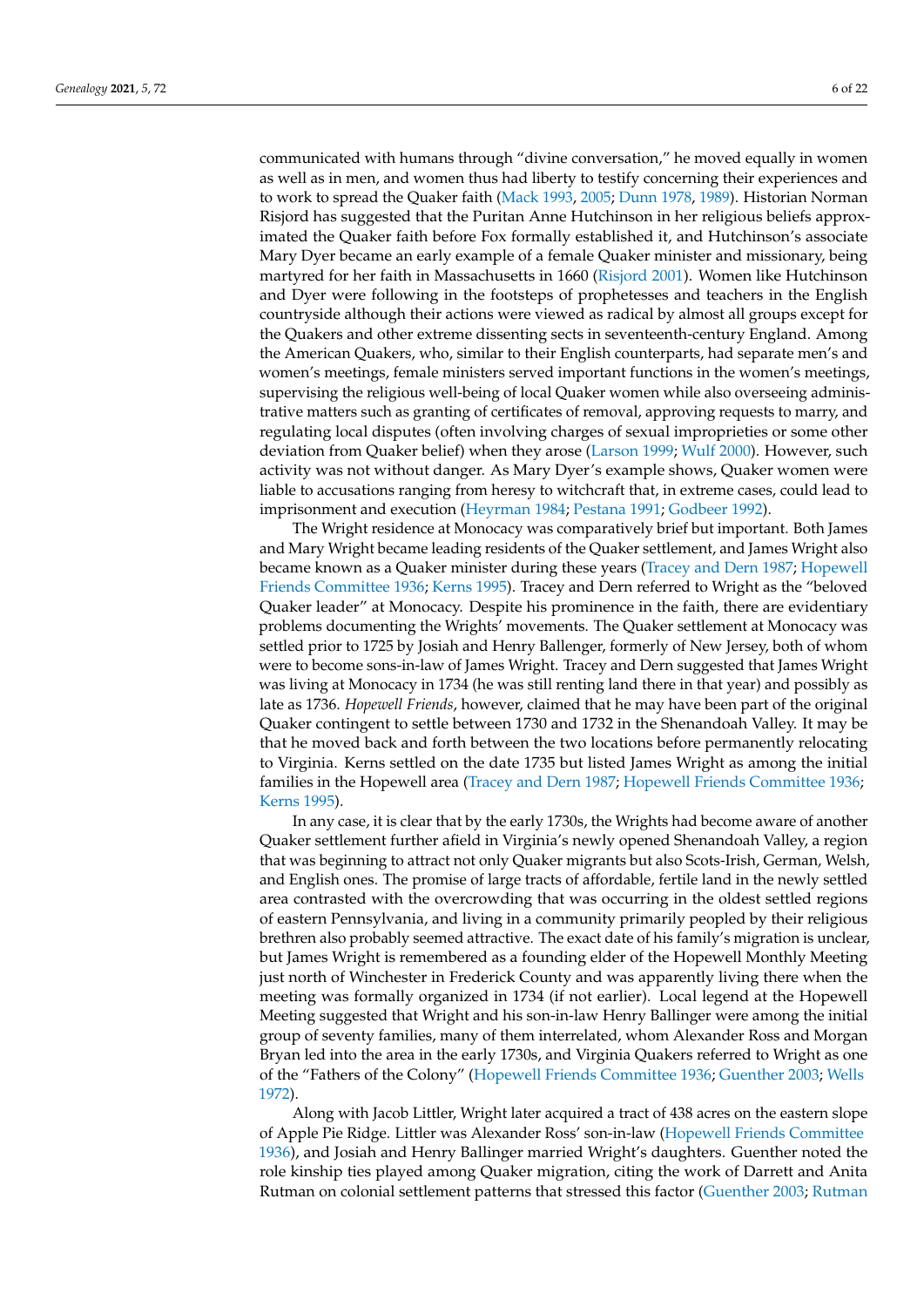[and Rutman](#page-22-11) [1984\)](#page-22-11). Wells also emphasized the importance of extended kinship ties in studying Quaker marriage patterns in the eighteenth century [\(Wells](#page-22-10) [1972\)](#page-22-10), as does Baldwin [\(Baldwin](#page-20-8) [1997;](#page-20-8) [Baldwin](#page-20-7) [2000\)](#page-20-7).

For the next three decades, although missionary activities took them further afield, the Hopewell Meeting would be the center of the Wrights' religious activities, and several of their children, grandchildren, and in-laws would remain under its authority until the end of the century. Among these were Mary Wright Ballenger (1708–1800), Martha Wright Mendenhall (1713–1794), Thomas Wright (1720–1765), Isaac Wright (1723–1777), Sarah Wright Pickering (1727–aft. 1789), and Lydia Wright Rogers (1730–1778). Daughter Ann Wright Pugh (1725–1808) moved to South Carolina but later returned to Virginia, where she reunited with the Hopewell Meeting and remained there until she died.

#### *2.4. Early Virginia Quakers*

From the early 1730s until about 1760, the Hopewell Monthly Meeting was the focal point in the lives of James and Mary Wright; they lived and worshipped in those environs for longer than any other single location in their lives, and many of the Wrights' children and grandchildren remained active members of the meeting into the early nineteenthcentury. In addition to his activities as a traveling minister, Wright served as meeting elder, served on numerous committees within the meeting, and represented Hopewell at quarterly and annual meetings elsewhere [\(Hopewell Friends Committee](#page-21-0) [1936\)](#page-21-0). Movement to Hopewell permanently changed the future of the Wright family, but the family's continued presence in the neighborhood also altered the trajectory of the meeting's history as well as the future of backcountry Quakers across the coming decades [\(Hopewell Friends](#page-21-0) [Committee](#page-21-0) [1936\)](#page-21-0).

*Hopewell Friends*, an early meeting history, credited James Wright and his wife Mary with being principal members of the Hopewell Meeting. A section called "Eminent Friends" discussed the Wrights along with Evan Thomas as being the most important members of the founding generation at Hopewell. The chapter chronicled more than a dozen important ministers, elders, and supporters of the Hopewell Meeting. The Wright family was the only family for whom several generations of contributing members were discussed, and Mary Bowater Wright and her daughter Martha Wright Mendenhall were the only eighteenthcentury women to be specifically considered. In addition to *Hopewell Friends*, extracts of the Hopewell Monthly Meeting Minutes published by Hinshaw help to document the centrality of the Wrights to the Hopewell Meeting [\(Hopewell Friends Committee](#page-21-0) [1936;](#page-21-0) [Hinshaw](#page-21-21) [1936–1950\)](#page-21-21).

Hopewell was by no means the earliest Quaker presence in Virginia. Quakers Josiah Cole and Thomas Thurston had traveled to Virginia from Gloucestershire, England as early as 1657, and George Fox (1624–1691) himself visited the colony in 1672. Fox's 1672 visit and those of later Quaker missionaries like John Bowater came as part of a campaign to create greater theological unity and unity of purpose among widely scattered Quakers. Carla Pestana argues that the first phase of this effort was to recast the more confrontational Quakers of the 1650s as passive martyrs for their faith [\(Pestana](#page-21-5) [1993\)](#page-21-5). Taking advantage of the fluidity caused by the Civil War in England, the Quakers found fertile soil in Virginia. Cole remarked to the Quaker missionary Margaret Fell (Fox's future wife) that "The living power of the Lord" had gone with them into the Tidewater and that "there is likely to be a great gathering there" [\(Jones](#page-21-1) [1923\)](#page-21-1). At the time of the Virginia Yearly Meeting's organization in 1672, George Fox commented that "many people of considerable quality in the world's account" had fallen into the Quaker orbit in the Chesapeake region, but after the 1670s, the Tidewater Quakers increasingly experienced religious persecution to the extent that their numbers declined significantly. While small meetings survived into the eighteenth-century in the York, Isle of Wight, and Henrico counties, during the restoration years, many Virginia Quakers opted to move north into Maryland's comparatively more tolerant climate or, towards the end of the century, south to meetings established on in Perquimans and Pasquotank Counties along North Carolina's Albemarle Sound. (Meetings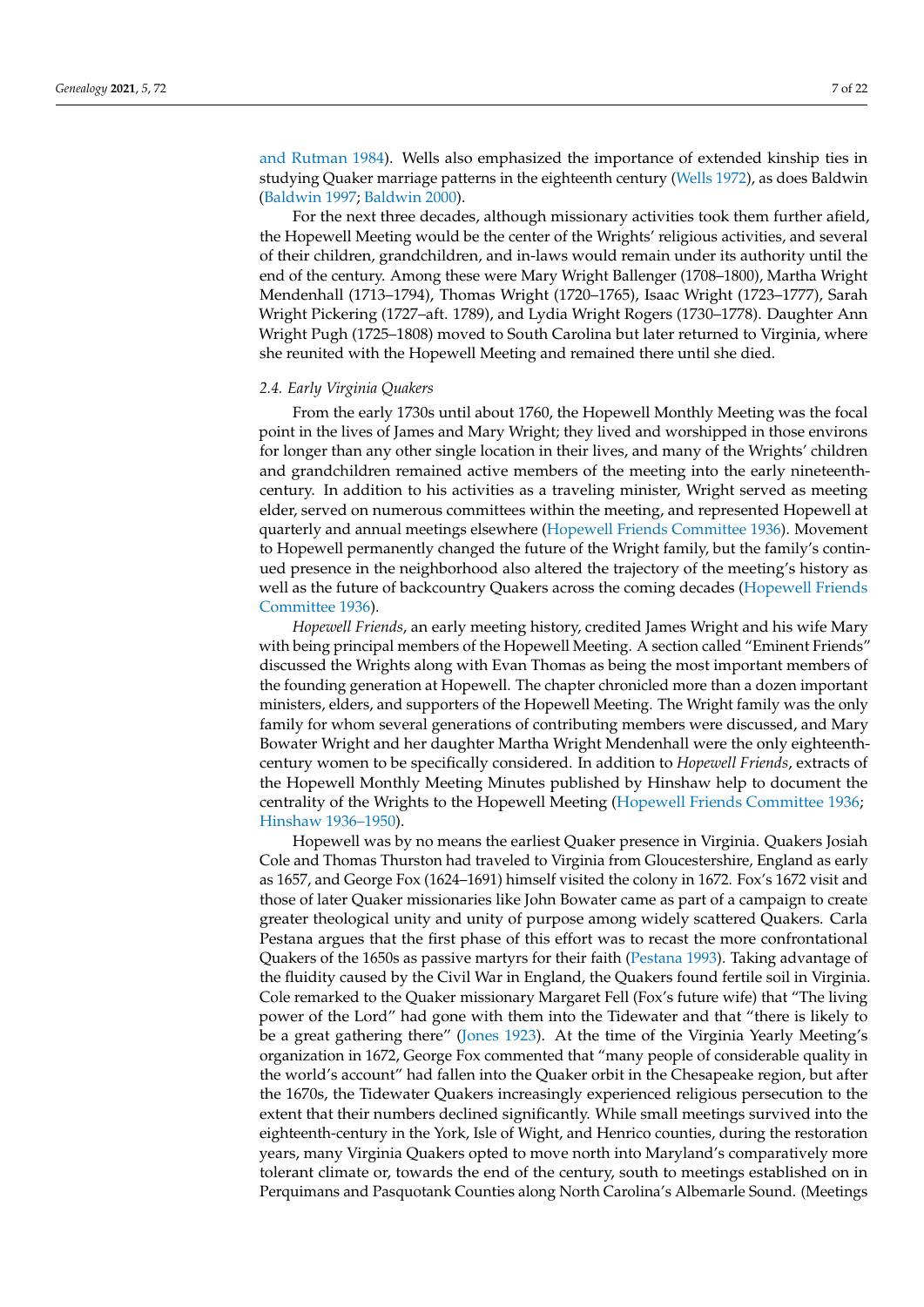under the authority of the Virginia Yearly Meeting included: Chuckatuck-Nansemond (bef. 1672–discontinued 1737); Curles-Henrico (bef. 1699–discontinued 1840); Warwick-York-Denbigh (bef. 1702–discontinued c. 1723); Pagan Creek (bef. 1702–1752); Surry (bef. 1702-); Levy Neck (bef. 1702-); Western Branch, Lower (1737-); Black Water (1752-); Upper Gravelly Run (1800-); Cedar Creek (1737-); Camp Creek (1747-); South River (1757-); Goose Creek (1794-). Because of its remote location, Hopewell was placed under the authority of the Baltimore Yearly Meeting rather than the Virginia Yearly Meeting.)

The opening of backcountry lands in the early eighteenth-century brought new waves of immigrants [\(Mitchell](#page-21-30) [1977;](#page-21-30) [Gragg](#page-21-31) [1980;](#page-21-31) [Frantz](#page-20-9) [2001;](#page-20-9) [Hofstra](#page-21-32) [2006\)](#page-21-32). Many came south from New England and Pennsylvania, while others came either directly from Northern Ireland or Germany or from those locations via short residences in other northern colonies. In counties such as Frederick and Augusta, recent German and Scots-Irish immigrants mixed with Puritan and Quaker migrants from northern colonies. Throughout its history, the area constituted what historians Warren Hofstra and Robert Mitchell have termed "a distinct southern landscape west of Virginia's Blue Ridge that had more in common with Pennsylvania and the western Carolinas than with New England, the Chesapeake Tidewater, or the Carolina Lowcountry. Although less familiar to historians of these regions, this landscape was more influential in the formation of America's nineteenthcentury settlement fabric." According to Hofstra and Mitchell, "Dispersed family-farm settlements and household economies that were predicated on diversified agriculture marked the first phase" of settlement. "Widespread exchanges of goods and services produced a high degree of community self-sufficiency, but rural settlements generated no significant tendencies toward centralization", which might have led to the formation of towns or larger communities [\(Hofstra and Mitchell](#page-21-33) [1993\)](#page-21-33). In such an environment, with its geographically isolated settlements and widely dispersed population, early Quaker migrants found fertile ground for both their economic and religious activities. Many acquired substantial tracts of land with which to support themselves and their families, while the less orthodox character of the region provided the opportunity to worship in relative freedom as well as to draw in new converts from the county's transient population.

Although the Hopewell Monthly Meeting—sometimes called Opequon for the similarly named settlement along Opequon Creek several miles southward—was not officially organized until 1734, regional historians speculate that the meeting's founding families began to arrive in about 1730, homesteading tracts before formally acquiring legal title to them through the patent process. Alexander Ross and Morgan Bryan, Irish immigrants who had originally settled in Pennsylvania, applied for a 100,000-acre tract in present-day Frederick County in 1730 and led approximately seventy families to the settlement between 1730 and 1734; Ross and Bryan patented the land on which the meeting was later established, the name Hopewell having been chosen by the Pennsylvanians among the contingent in honor of the settlement from which many of them had come. Thus, while the Quaker institutional structure meant that the Wrights remained attached to meetings in Maryland and Pennsylvania until the Hopewell meeting was officially organized, local evidence suggests they were living along the Shenandoah Valley by the early 1730s [\(Hopewell Friends Committee](#page-21-0) [1936;](#page-21-0) [O'Dell](#page-21-23) [1995;](#page-21-23) [Kerns](#page-21-22) [1995\)](#page-21-22).

Fire destroyed the early minutes of the Hopewell Meeting in 1759, an unfortunate date given the deaths of James and Mary Wright at about this time. Surviving Hopewell records do indicate that the Wrights "traveled widely" in the exercise of the ministry with certificates from the Hopewell Meeting authorizing their activities [\(Hopewell Friends](#page-21-0) [Committee](#page-21-0) [1936\)](#page-21-0). Both James and Mary Wright served as ministers at Hopewell, and the meeting history recorded that through "their lives and characters [they] gained a reputation for steadfastly upholding the truth" and were "highly regarded among Friends" [\(Hopewell](#page-21-0) [Friends Committee](#page-21-0) [1936\)](#page-21-0). Evidence suggests that they visited settlements throughout southwestern Virginia and western North Carolina, regions where their children and grandchildren actively pursued the ministry [\(Hopewell Friends Committee](#page-21-0) [1936\)](#page-21-0). Over the course of the next century, at least thirty meetings of worship and preparatory meetings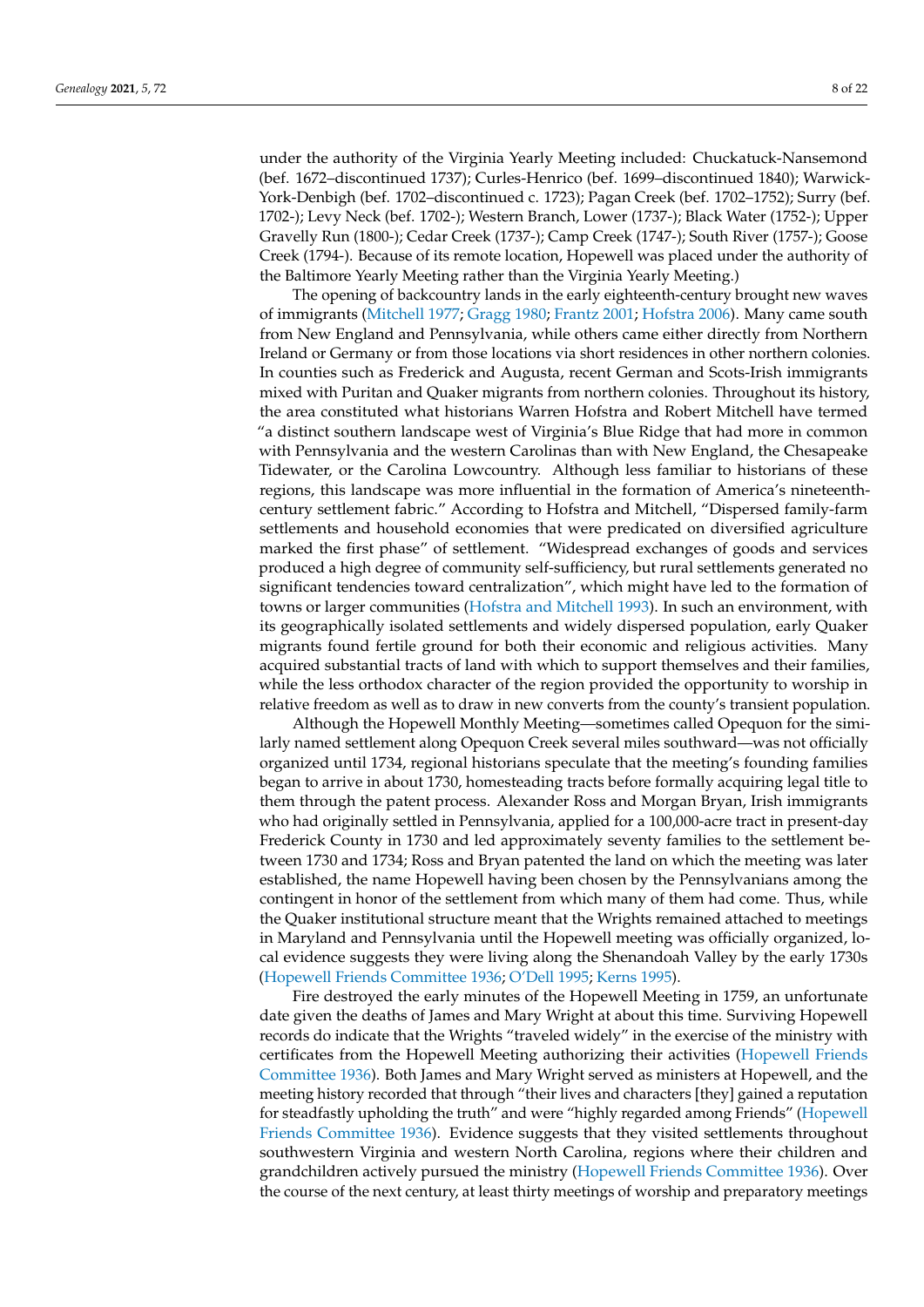were placed under the oversight of Hopewell, including all of northern Virginia, all of present-day West Virginia, parts of southwestern Pennsylvania, and the Monocacy Meeting in Maryland. In this way, Hopewell in this way be regarded as perhaps the pivotal Quaker meeting in the southern backcountry, a cornerstone for the Quaker faith in the South and Old Northwest during the century after the meeting's foundation [\(Hopewell Friends](#page-21-0) [Committee](#page-21-0) [1936\)](#page-21-0).

James and Mary Wright and their family fostered much of this activity, both as ministers and missionaries during the eighteenth-century as well as meeting leaders during the long migrations of the later eighteenth and early nineteenth centuries. Martha Wright Mendenhall, the couple's older daughter, began a sixty-two-year ministry in 1732; in 1794, she died at Martinsburg in present-day West Virginia, still within the care of the Hopewell Meeting, and her son James Mendenhall (1751–1816) also became a Quaker minister in the area. Hopewell Meeting Minutes eulogized Martha as "an able minister of the Gospel . . . [who] visited the meetings of friends in other parts of this continent . . . .being humble and meek in deportment, she was beloved by most who knew her" [\(Hopewell Friends](#page-21-0) [Committee](#page-21-0) [1936\)](#page-21-0). While Martha was the only child of James and Mary Wright to actively pursue the ministry, seven of the other Wright children were still actively involved with the Hopewell Meeting in the years between 1764 and 1801. The other Wright children eventually left Hopewell—ultimately settling as far away as South Carolina, but none left the Quaker faith. In the immediate environs of Hopewell, James Wright, Jr., and his wife Lydia became prominent members of the Fairfax Monthly Meeting about forty miles southeast of Hopewell; informally established in about 1733 under the watch-care of the Hopewell Meeting, the Meeting became officially organized in 1744. Henry Ballenger and his wife Hannah Wright also transferred their membership to the Fairfax Monthly Meeting at about that time before moving further south. John Wright, another son, moved to Hopewell with his parents but returned to Monocacy as a young adult where he married Rachel Wells; the two remained in Monocacy for several years with John and Rachel becoming overseers of the men's and women's meetings, respectively, at Monocacy in 1745. After Four years, they received certificates to join a meeting in Orange County, Virginia, becoming charter members when the Fairfax Monthly Meeting formally organized shortly afterwards. After another two years, John and Rachel received certificates to relocate to the Cane Creek Monthly Meeting in the newly settled western region of Orange County, North Carolina, where the Ballengers joined them [\(Dowless](#page-20-10) [1989\)](#page-20-10).

James and Mary Wright and family played a leading role in Hopewell affairs during their years as meeting members. Wright lived on the eastern slope of Apple Pie Ridge five miles north of Winchester, very near to the location of the Hopewell meeting. In the years immediately preceding the French and Indian War, when native bands raided many of the frontier settlements, the Wrights' neighborhood came under assault. Their residence in Frederick County was significant, for nearby Winchester—established in the 1740s served as a garrison town that functioned as a point of departure for Edward Braddock's northward campaign (Braddock's Army quartered at Mary Wright Ballenger's farm on 3 May 1755) and was frequently visited by the young Colonel George Washington, whose Virginia Regiment was headquartered there [\(Hofstra and Mitchell](#page-21-33) [1993\)](#page-21-33). In 1756, residents of Frederick County complained that the "Indian Enimy . . . are dayly Ravaging our frontier & Commiting their accustomed Cruelties on the Inhabitants." Several of the Hopewell Friends were driven from their homes. One family lost their home to fire, but none of the meeting members was killed. The plight of the Hopewell Friends came to the attention of the Meeting for Sufferings of the Philadelphia Yearly Meeting, which established a standing committee of influential Friends to assist any members of the Society who might suffer loss on account of the war or their refusal to take part in military operations. In November 1757, Jesse Pugh and Isaac Hollingsworth of the Hopewell Monthly Meeting produced a list of the "famalys of frds that were Likely to Suffer for want of Some Reliefe." for the Meeting for Sufferings. Several of those listed had "Been drove from home almost two years" and were "not likely To Get home again", while some of those who had returned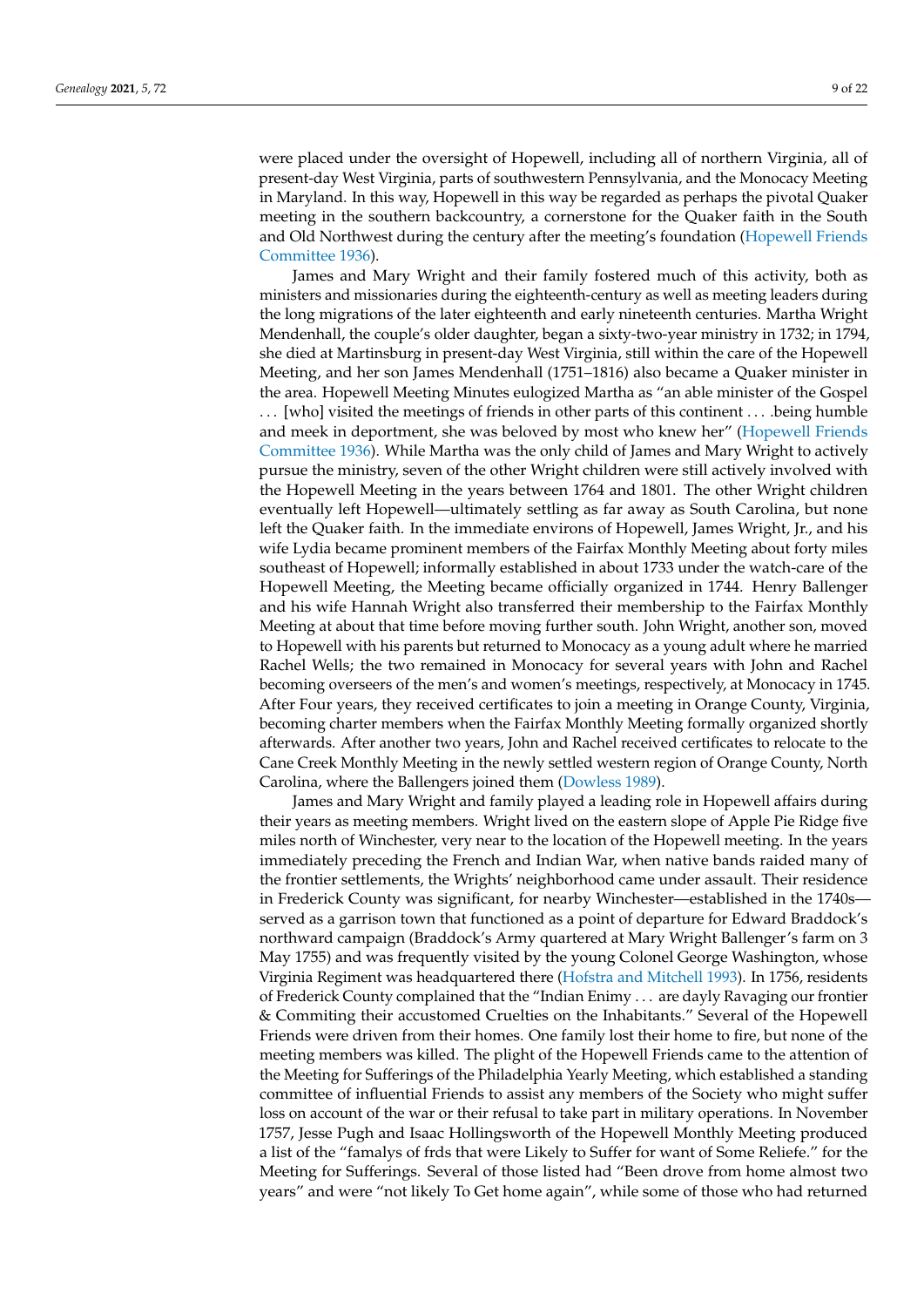home "Do Stand in need of Some Help." The committee listed eleven families that needed assistance. Here, the interrelatedness of the Quaker families in the Hopewell neighborhood, itself a function of the larger kin migration from Pennsylvania and Maryland into Virginia, was apparent. Of the families listed, four of those families were those of the children of James and Mary Wright, and the six others were families of in-laws connected to the Wright children and grandchildren through marriage. Above all, for the others who had suffered loss, the commissioners who compiled the list stressed the needs of "our Ancient friends James Wright and his wife [who] Are Much Reduced [,] being driven from their Habitation and are unable to Labour for a Livelyhood." James Wright was then eighty years old. The Meeting for Sufferings promptly appropriated fifty pounds for the relief of Hopewell members and stipulated that ten pounds be allowed to James and Mary Wright in recognition of their age, the extent of their services to the Society, and their inability to support themselves otherwise. The second largest appropriations, four pounds each, went to James Wright, Jr., and to Thomas and Ann Wright Pugh, while the other sufferers, younger and better able to support themselves, received two or three pounds each.

Significantly, the Meeting of Sufferings also questioned whether the Hopewell Friends had fairly acquired title to their lands, noting that it was not "safe or prudent to remain in the possession of lands not fairly purchased of those that had a native right in it." When they did not receive a response, they sent a committee in 1758 to investigate. This was the beginning of a four decades long discussion about Indian claims, culminating with a payment to the "Native Owners of the Lands" in 1795 [\(Hopewell Friends Committee](#page-21-0) [1936\)](#page-21-0).

James and Mary Bowater Wright may have been among the refugees who fled the neighborhood to escape the local violence, for two of their children and their families relocated at this time. However, age, debility, and poor circumstances probably meant that the Wrights remained in nearby Frederick County, dependent on the support and the generosity of other friends during this trying time. For James Wright, it was the final phase in a long and active life; he died the following year, and his wife Mary died shortly afterwards. Several of their children and many of their grandchildren remained in the community and were active members of the Hopewell Meeting into the early nineteenth century, and the legacy of James and Mary Wright remained powerful in meeting history. Several years after his death, a biographer described him:

James Wright, an elder of the Hopewell Monthly Meeting, was one of the first settlers in that part of Virginia. He was a sober, honest man, grave in manners, and solid and weighty in his conversation. He was diligent in the attendance of his religious meetings, exemplary in humble waiting therein, and of a sound mind and judgment. He was cautious of giving just offense to any one, and was earnestly concerned for the unity of the brethren, and the peace of the church. 'He appeared,' say his friends, concerning him, 'for some time before his last illness, as one who had finished his day's work, and who was waiting for his change.' He departed this life Fifth month 15th, 1759, in the 83rd year of his age. [\(The Friend](#page-22-12) [1859\)](#page-22-12)

Although many Wrights remained at Hopewell, the uncertain years of the 1750s marked another transition for the family, as members of the younger generation moved further south and west, marking another phase of our tale.

#### **3. The Wright Connections**

Beginning in the late 1740s, members of the Wright—Bowater—Ballenger family group began moving further south. Quakers had lived in eastern North Carolina since the late seventeenth-century, but the opening of the Carolina backcountry attracted a new generation of Quaker migrants from Virginia and the middle colonies. John and Rachel Wells Wright had left the Fairfax Monthly Meeting and settled in Orange County, North Carolina in about 1748; they were among the first members of the Cane Creek Monthly Meeting there when it was organized and belonged to the meeting, where Rachel was a prominent minister for two almost two decades.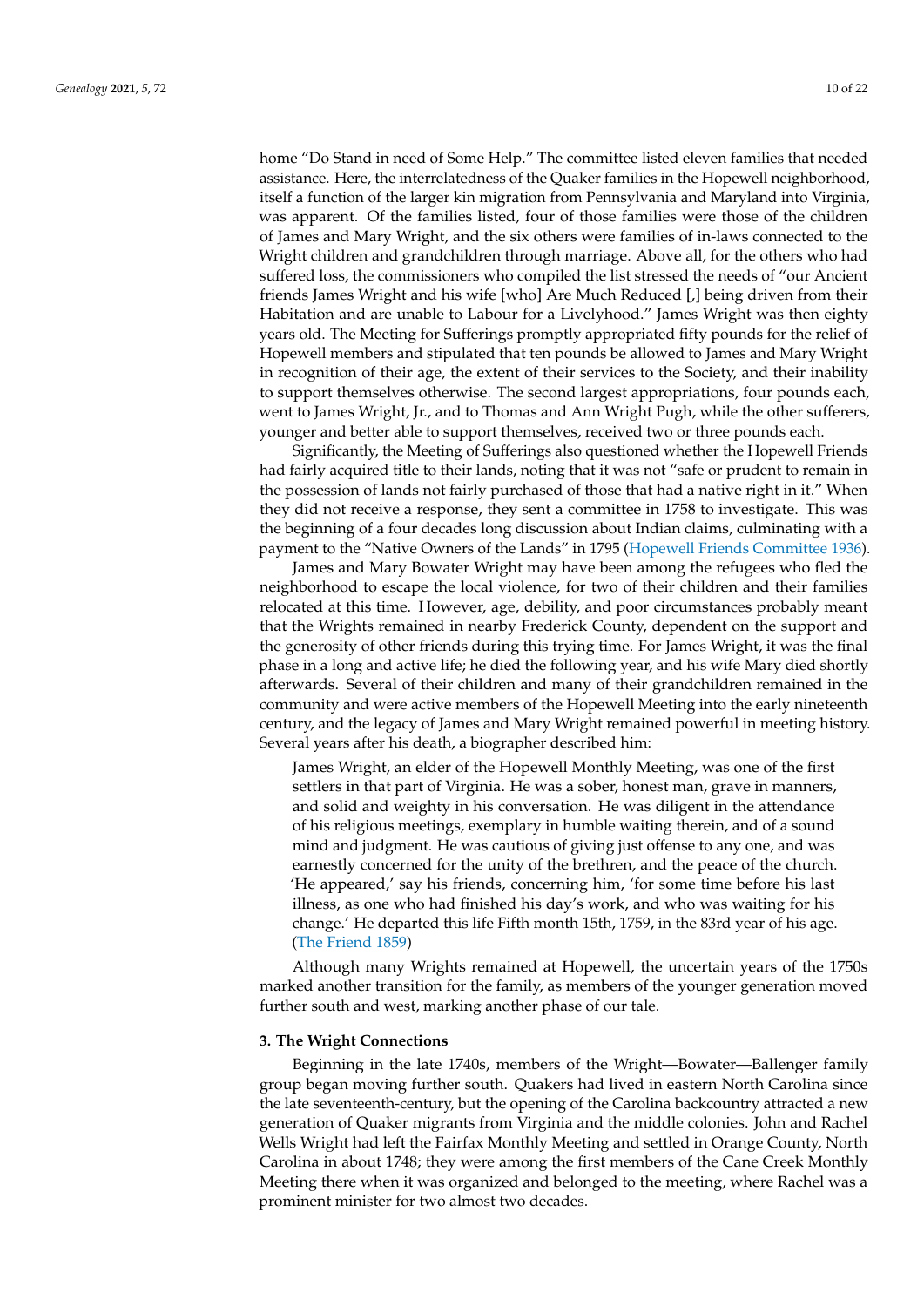In South Carolina, a small but significant early Quaker presence at Charleston had yielded to a growing Quaker population in the Piedmont and backcountry, where Friends established a meeting in Kershaw District in the middle of the eighteenth century. This meeting, called Fredericksburg (and sometimes Wateree) Monthly Meeting—which members of the Wright family joined as early as 1762—lasted until 1782, but it too began to decline as Quakers from Virginia and North Carolina began organizing in the western portion of the colony during the 1760s. The Bush River Monthly Meeting in what became Newberry County was the first and largest of these meetings. Bush River was established in 1770 followed by Wrightsborough (in eastern Georgia) in 1773, Cane Creek in Union County in 1799, and Piney Grove in Marlborough County in 1802. These areas were the primary loci of Quaker activity in South Carolina and Georgia between 1750 and 1820.

Bush River grew out of a series of smaller informal meetings created as Quakers entered the area throughout the decade. As historian Stephen Weeks commented, the Bush River meeting became "the most important in South Carolina", functioning as the center of Quaker activity throughout the region [\(Weeks](#page-22-13) [1896;](#page-22-13) [Drake](#page-20-11) [1950\)](#page-20-11). The meeting exercised a significant role in western South Carolina for the next five decades before it declined in the early nineteenth century.

The lure of North and South Carolina was complex, drawing migrants of all ages and backgrounds. Irish-born Morgan Bryan, for instance, cofounder of the Ross–Bryan settlement where Hopewell Meeting was located, left Virginia in 1748 when he was seventyseven and led a group of families to the forks of the Yadkin River in what was then Anson County, North Carolina. Bryan died there in 1763 at the age of ninety-two. Kerns speculated that Bryan's appeal for settlers drew many Frederick County residents into North Carolina in the late 1740s and 1750s, where they mixed with Quaker families coming directly from Pennsylvania [\(Kerns](#page-21-22) [1995\)](#page-21-22). Squire Boone, originally from Devonshire in England, left Pennsylvania for North Carolina in 1750 with his wife Sarah. Their daughter Mary sister of the famed hunter Daniel Boone—married Bryan's son William before settling in Kentucky [\(Kerns](#page-21-22) [1995\)](#page-21-22).

Land available on easy terms from the colonial governments drew less wealthy migrants from the Virginia and Pennsylvania backcountry, and the Great Philadelphia Wagon Road provided an easy conduit to the region through which migrants might travel easily and relatively safely. Families experiencing distress along the Virginia frontier at the outset of the French and Indian War often chose to relocate further south to less troubled areas. Moreover, the ability to practice their faith with less discrimination in newly settled communities was also important for some migrants. The Carolinas were more ethnically and religiously diverse than most of Virginia, and in neither colony was gentry dominance or the Anglican Church as secure as they were in Virginia. Ample, affordable lands; a more diverse population, both ethnically and economically; relative security; and greater possibilities for freedom of religious expression all likely contributed to the steady stream of migrants from western Virginia and Pennsylvania into the lower South between 1740 and 1775.

What is clear from the early Quaker minutes, however, is that migration from one meeting to another was not severing a link or closing a door but was instead creating a new network of continuing connections. The individual Quaker meetings were part of larger quarterly and yearly meetings, and the meetings retained correspondence with one another, creating a greater sense of cultural cohesiveness among the early Southern Quakers than did the circumstances among other migrants. Once meetings were established, the early members and those who subsequently joined obtained license to do so from the meetings to which they had earlier belonged. This not only included the physical transfer of membership but also included the transfer of family records—births, marriages, and deaths—from one meeting to another. Quaker marriage customs meant that marriages often took place between individuals belonging to two different meetings (individuals who were often already related by blood or marriage), further strengthening the network of connections. As Karen Guenther has observed, when "Quakers moved into the interior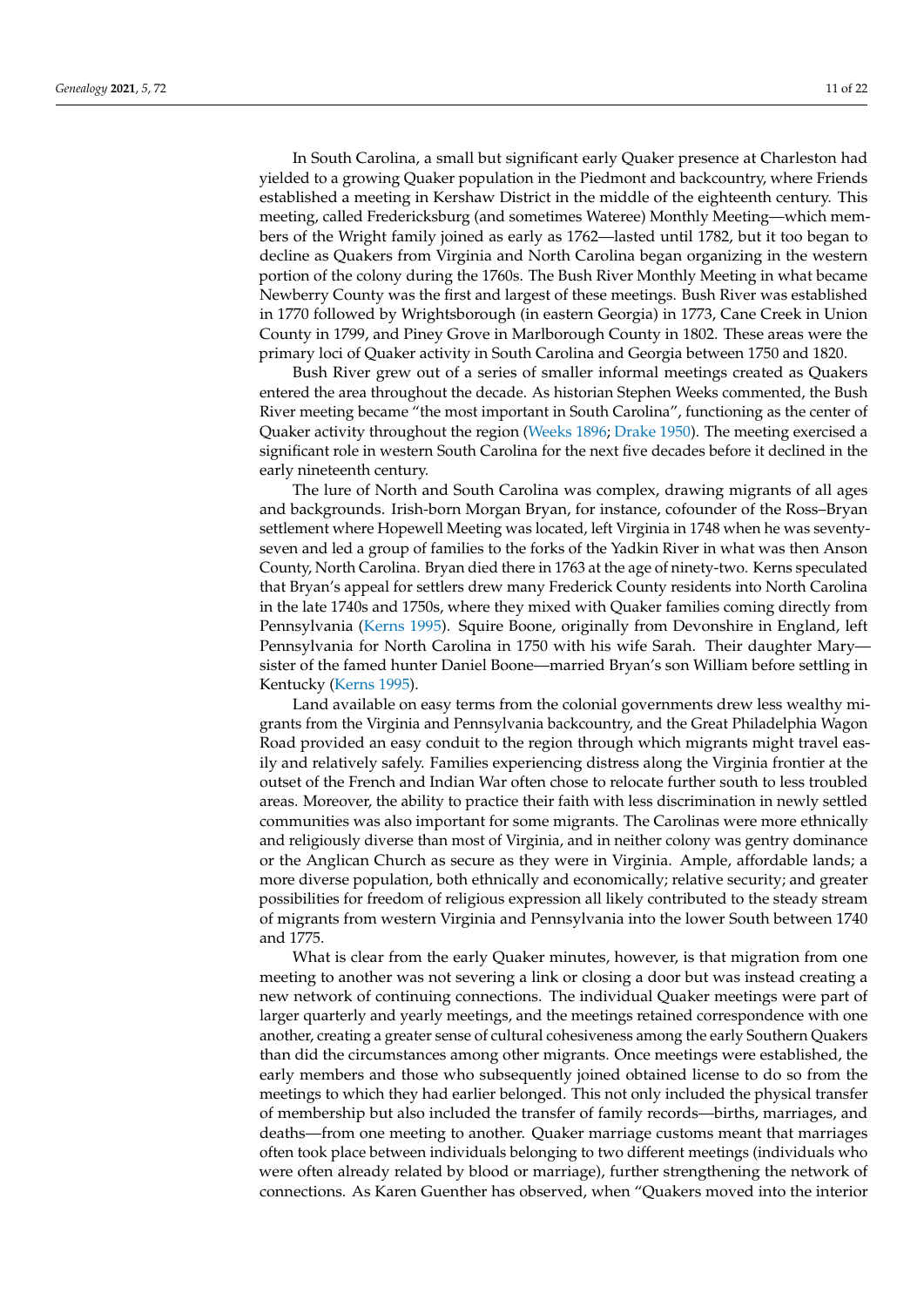of the province, they consciously maintained familiar institutions to ease the process of adapting to new environs" [\(Guenther](#page-21-19) [2003\)](#page-21-19).

Because these factors probably tended to create a strong, cohesive identity (in addition to theological matters that united them), early southern Friends frequently returned for short times or extended periods to the meetings of which they had earlier been members. Members of the family of John and Rachel Wright periodically traveled from Bush River in South Carolina to Cane Creek in North Carolina, and members of the Wright, Pugh, and McCool families in South Carolina also returned to Hopewell in Virginia—a distance of almost 400 miles [\(McCormick](#page-21-24) [1984;](#page-21-24) [Hintz](#page-21-25) [1986;](#page-21-25) [Johnson](#page-21-26) [1997\)](#page-21-26). Thomas Pugh and his wife, Ann Wright McCool, had moved from Hopewell in Virginia to Bush River in South Carolina in about 1777. After twenty years and after rearing their families in South Carolina, Gabriel McCool and his elderly widowed mother Ann Wright Pugh obtained permission to travel from South Carolina to Virginia in 1798. Ann—also described as a minister in some records—eventually transferred her membership and remained in Virginia despite the presence of a large number of younger family members in South Carolina, while Gabriel returned south for a time [\(Kerns](#page-21-22) [1995;](#page-21-22) [O'Dell](#page-21-23) [1995\)](#page-21-23).

#### **4. The Old Northwest: Ohio and Beyond**

After 1800, however, Southern Quakers began organizing a much larger and more permanent exodus from Virginia and the Carolinas to meetings in Ohio and Indiana. The Society of Friends had opposed slavery since the seventeenth-century. Many southern Friends, however, had compromised on the matter, and more than a few—including Alexander Ross, founder of the Ross–Bryan settlement at Hopewell—owned slaves during the eighteenth-century [\(Hopewell Friends Committee](#page-21-0) [1936;](#page-21-0) [Drake](#page-20-11) [1950\)](#page-20-11). Beginning in the 1740s, John Woolman, a Quaker merchant from Pennsylvania, articulated a critique of the institution that appeared more fully in his later publications, *Some Considerations on the Keeping of* Negroes (1754) *and Some Considerations on Keeping Negroes, Part* Second (1762). Woolman traveled throughout the colonies voicing his opposition to slavery and eventually visited England, where he died in 1772, in an effort to recruit antislavery support [\(Plank](#page-21-34) [2012\)](#page-21-34).

Most southern Quakers in the later eighteenth century opposed the institution but were still able to live peacefully along the Carolina frontier during the decades when it seemed that slavery might be in decline. The invention of the cotton gin in 1793, however, breathed new life into the institution, requiring greater compromises from Friends who were now surrounded by ever-increasing numbers of slaves and slaveholders. Ohio and Indiana, organized through the Northwest Ordinance of 1787, existed as territories where slavery's expansion was legally blocked. Accordingly, the region became fertile territory for Friends wishing to leave the South and organize beyond the bounds of slavery [\(Weeks](#page-22-13) [1896;](#page-22-13) [Drake](#page-20-11) [1950;](#page-20-11) [Opper](#page-21-35) [1975\)](#page-21-35).

Between 1802 and 1807, the Bush River Monthly Meeting in South Carolina—the region's largest and most significant Quaker center—issued more than one hundred certificates of departure for Quaker families migrating to Ohio. This depleted the membership at Bush River so much so that the meeting was virtually abandoned in 1808 but not formally discontinued ("laid down") until 1822 [\(Hinshaw](#page-21-21) [1936–1950\)](#page-21-21). Gabriel McCool, who had escorted his elderly mother to Virginia in 1798, obtained permission in 1806 to move his family (including his wife and cousin, John and Rachel Wright's daughter Elizabeth) to the Miami Monthly Meeting in Ohio. Azariah Pugh and his wife Sophia Wright—another of John and Rachel's daughters—also transferred their membership from Bush River to Miami in 1804. Between 1803 and 1806, three other Pugh families left Bush River, two transferring to the Miami meeting and one settling across the Ohio River in southwestern Pennsylvania, and many of their Wright, Cook, Ballenger, Hollingsworth, and Pugh kin came soon afterwards. By 1820, at least twenty of the adult grandchildren of James and Mary Bowater Wright, their spouses, and families had settled in Ohio and Indiana [\(Hinshaw](#page-21-21) [1936–1950\)](#page-21-21). (Not all of the Wrights left Bush River. In 1809, the few remaining members of the Bush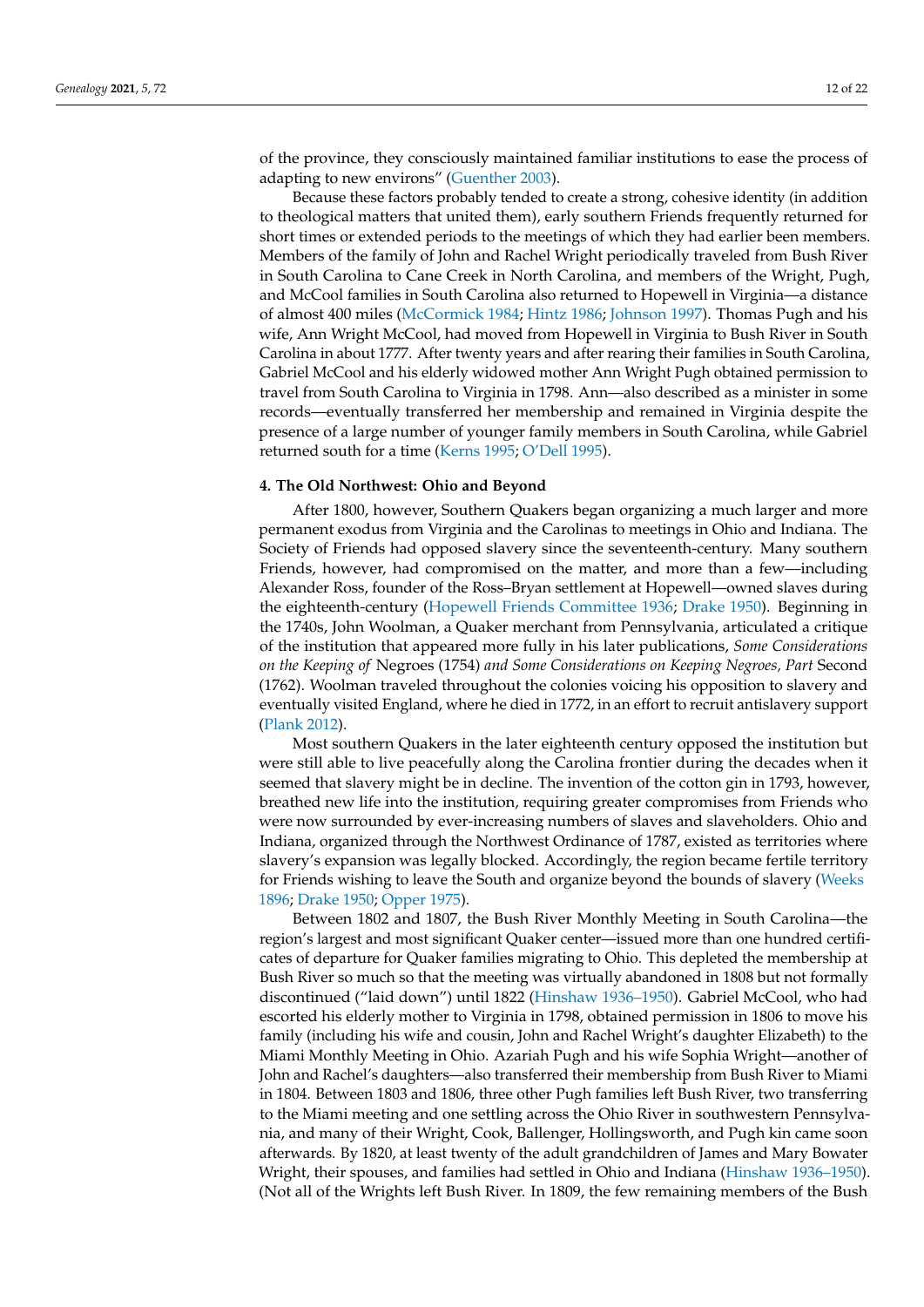River and Cane Creek Monthly Meetings were joined to New Garden Monthly Meeting by order of the New Garden Quarterly Meeting. William and Mary Wright and their children were still members of Bush River in 1808. William, Nathan, and John Mills Wright were still members when the meeting was laid down in 1822, as were Rachel and Sophia Wright. Abstracts from the Cane Creek MM, Guilford Co., NC [\(Hinshaw](#page-21-21) [1936–1950\)](#page-21-21), document family relationships. John Wright, son of James and Mary, born 11-4-1716, Chester Co., PA; married Rachel Wells, daughter of Joseph and Margaret Wells, born 3-27-1720, Prince George's Co., MD. Children born between 1738 and 1748 were born in Prince George's County, MD, or Frederick Co., VA, and those born between 1749 and 1758 were born in Orange County. Children of John and Rachel were: William (1738-); Mary (1739-; m. Joel Brooks); Joseph (1740-); Margaret (1742-; m. John Hamner and then Joseph Hollingsworth); Charity (1745-; m. Isaac Cook); Rachel (1747-; m. John Coate); John (1748-); Sarah (1749-; m. James Brooks); Hannah (1751-; m. James Farmer); James (1753-); Susannah (1755-; m. Isaac Hollingsworth); Elizabeth (1756-; m. Gabriel McCool); Nathan (1758-). Rachel Wright, "a friend of the Ministry, wife of John, one of the first beginners of a meeting at Bush River," died 12-23-1771, aged about 52 years. Note that dates are in the Quaker style, in which, until 1752, January was the eleventh month and December was the tenth month. January became the first month in 1752.)

Activity such as this represented some of the earliest Quaker migration into the Old Northwest. Writing of the Quaker settlement in Ohio, historian Harlow Lindley commented that "the membership of the Quakers in Ohio came very largely from Hopewell and Old South Monthly Meetings in Virginia; Cane Creek, New Garden . . . [and other] monthly meetings in [west central] North Carolina; and Bush River in South Carolina" [\(Lindley](#page-21-36) [1986\)](#page-21-36). Immigrants coming directly from Hopewell tended to settle in the northeastern part of the state. Early migrants from Virginia and Pennsylvania first crossed the Appalachian Mountains, establishing two meetings in the southwestern corner of Pennsylvania that served as the "official base for the establishment of regular meetings in Ohio." George Harlan became the first known Quaker migrant to the region, settling on the little Miami River in Warren County in 1796. There were two other families who joined him later in 1796, with a larger party following in 1797. A group of Hopewell Friends settled at High Bank, and a group of North Carolina Friends settled at Salt Creek, both in 1798. As late as 1800, these small bands represented the only Quaker presence in the Ohio territory, but the movement intensified following 1800, with additional settlements being established west of the Ohio River. Migrants from Bush River established a settlement near Waynesville in 1799 and were joined by a contingent (mostly comprising the Wrights and their kin) from Hopewell in Virginia and western North Carolina the following year, leading to the establishment of a volunteer meeting for worship—comprising twelve families—at Waynesville in 1801 (which was certified under the authority of the Westland Monthly Meeting in western Pennsylvania). The Quakers established Miami Monthly Meeting nearby in 1801, and from these origins grew the meetings of Ohio west of the Hocking River, including what later became the West Branch Quarterly Meeting further north in Ohio, the Whitewater Quarterly Meeting in eastern Indiana, and all of the later Friends meetings in Indiana and farther west [\(Lindley](#page-21-37) [1923,](#page-21-37) [1986\)](#page-21-36).

Growth of the Miami Monthly Meeting—drawing heavily from Bush River in South Carolina, Cane Creek in North Carolina, and Hopewell in Virginia—was phenomenal. Between 1804 and 1807, the meeting received 367 removal certificates, which added 1697 people to its membership. Given the physical centrality of the meeting, its membership drew not just from the immediate locality (Warren County) but from the surrounding countryside, including the present-day Ohio counties of Clinton, Highland, Greene, Montgomery, Miami and Preble, and Wayne County, Indiana. It was from these beginnings that the significant Quaker presence in Ohio, Indiana, and the much of modern Midwest was born [\(Hinshaw](#page-21-21) [1936–1950\)](#page-21-21). (The table shown as Table [A1](#page-20-12) below includes a partial listing of Wright–Bowater family members who were among the first generation of migrants to Ohio, Indiana, and Illinois.)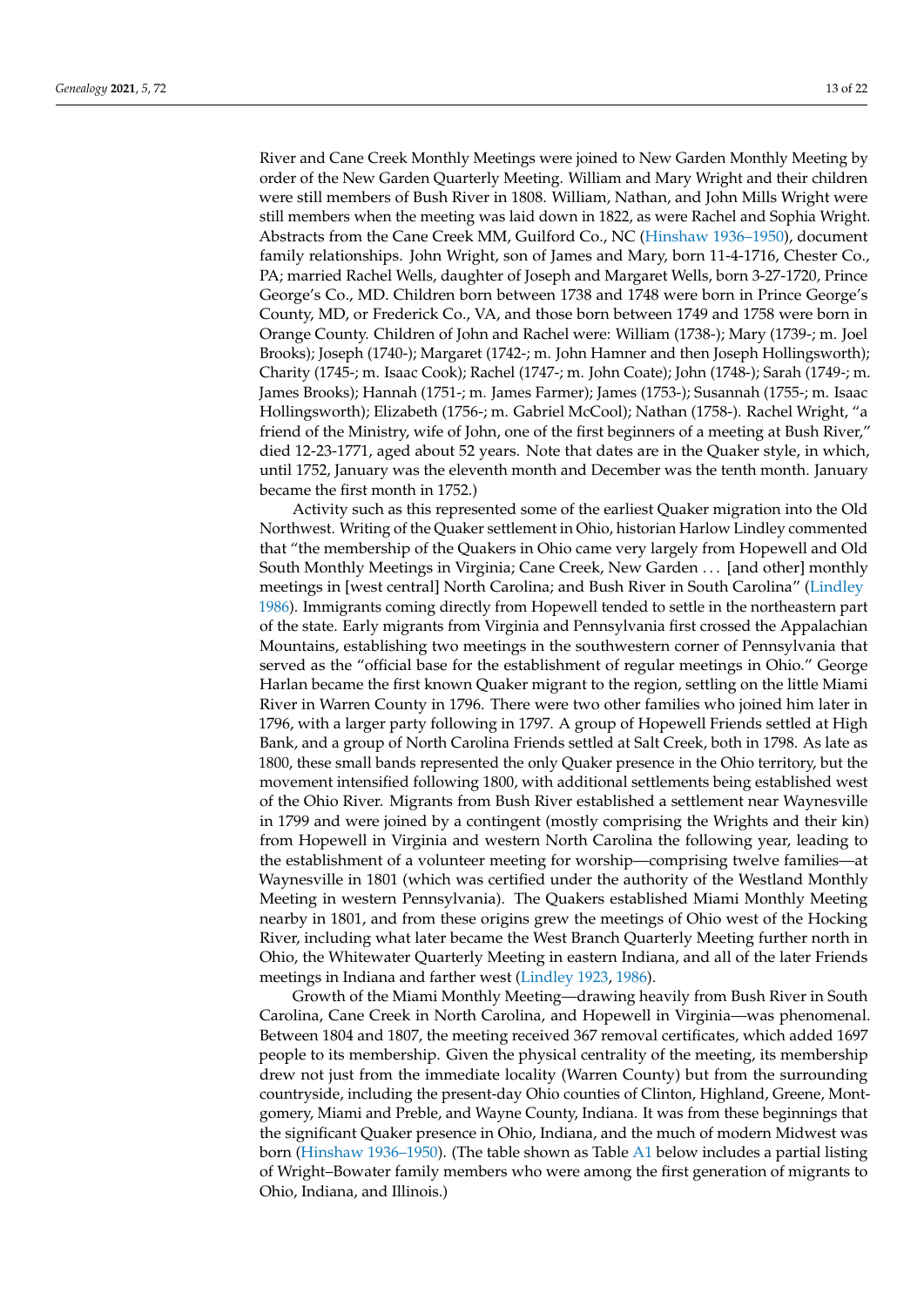#### **5. Conclusions**

Between 1650 and 1820, four generations of the family of John Bowater and his daughter Mary Wright worked to spread of the Quaker faith from England into Maryland, Pennsylvania, the Carolinas, Ohio, and Indiana; Mary's granddaughter Charity Cook would take the migration full circle, traveling twice from South Carolina to England and Ireland on missionary trips before permanently setting in Ohio in her old age. It is of no doubt the powerful religious message promoted by the Society of Friends sustained them all against the hardships they encountered—first, arrest and imprisonment in England; later, the rigors of frontier life, local prejudice; and finally, the cultural ethos of a region whose way of life clashed fundamentally with their religious beliefs, driving them beyond the Ohio River into the Old Northwest.

Beyond the sustaining message of their religious beliefs, two additional but related factors aided Mary Bowater Wright's family in their activities along the southern frontier. The first was the egalitarian Quaker belief concerning gender which allowed women in the Wright family to work alongside their husbands, formally as ministers and missionaries or informally as helpmeets and partners, in their migrations and activities during this period. Mary Bowater Wright labored alongside her husband, probably serving as conduit linking the teachings of her minister father and brother with the next two generations of her family while also creating a nurturing space for younger family members to discern their spiritual callings. Her daughter Martha Wright Mendenhall, daughter-in-law Rachel Wells Wright, and granddaughters Charity Wright Cook and Susannah Wright Hollingsworth followed in the same tradition.

Charity Wright Cook (1745–1822) traveled through Pennsylvania, New Jersey, Virginia, and Ohio and visited England and Ireland during the course of a long ministry. John Belton O'Neall (1793–1863), an eminent South Carolina jurist who was reared a Quaker, described Charity and her sister Susannah: "In the women's meeting, on the preacher's bench, under their immense white beavers, I recall the full round faces and forms of the sisters, Charity Cook and Susannah Hollingsworth. Both wives, both mothers of large families, still felt it was their duty to preach 'Jesus and him crucified'". O'Neal described Cook as "a gifted woman. She travelled the States extensively, and twice visited England and Ireland" [\(O'Neall](#page-21-20) [1892\)](#page-21-20), where she traveled in 1797 and 1799 [\(Routh](#page-22-5) [1822\)](#page-22-5). Charity Cook and her family moved from Bush River to the Miami Monthly Meeting in Ohio and finally, near the end of her life, was a member of the Caesar's Creek Monthly Meeting when she died in 1822. In 1809, Quaker John Simpson described her as being in "a pretty good state of health for a woman of her years," commenting that she had "been enabled to travel through this cold winter season, which I have thought might be an encouraging example to others to press forward in their religious duty." Charity Cook's travels rivaled those of her great-grandfather John Bowater more than a century earlier and followed in the tradition of her grandmother Mary Bowater Wright and her daughters. (Carole Troxler discussed a controversy that arose early in Charity's life at the Cane Creek Monthly Meeting. The event divided the Cane Creek Monthly Meeting and the local community, feeding into the divisions that accelerated the Regulator Movement in North Carolina. Charity's mother, the Quaker minister Rachel Wright, defended her daughter and likewise accused Jehu Stuart of raping her [\(Troxler](#page-22-14) [2011\)](#page-22-14).)

The second critical factor that aided Mary Bowater Wright's family in their activities along the southern frontier was the overlapping importance of family and denominational structure within the Quaker belief system. Monthly and quarterly meetings existed under the authority of regional yearly meetings; as migrants carried the faith into new areas, they retained a formal institutional connection with parent meetings until the newer meetings matured and acquired independent recognition, and, even then, they retained a sibling-like connection with older meetings, linked together by a common relationship with quarterly or yearly meetings. This meant that throughout the southern backcountry—an area with a mix of migrants from different regions, ethnicities, and religions—early Quakers possessed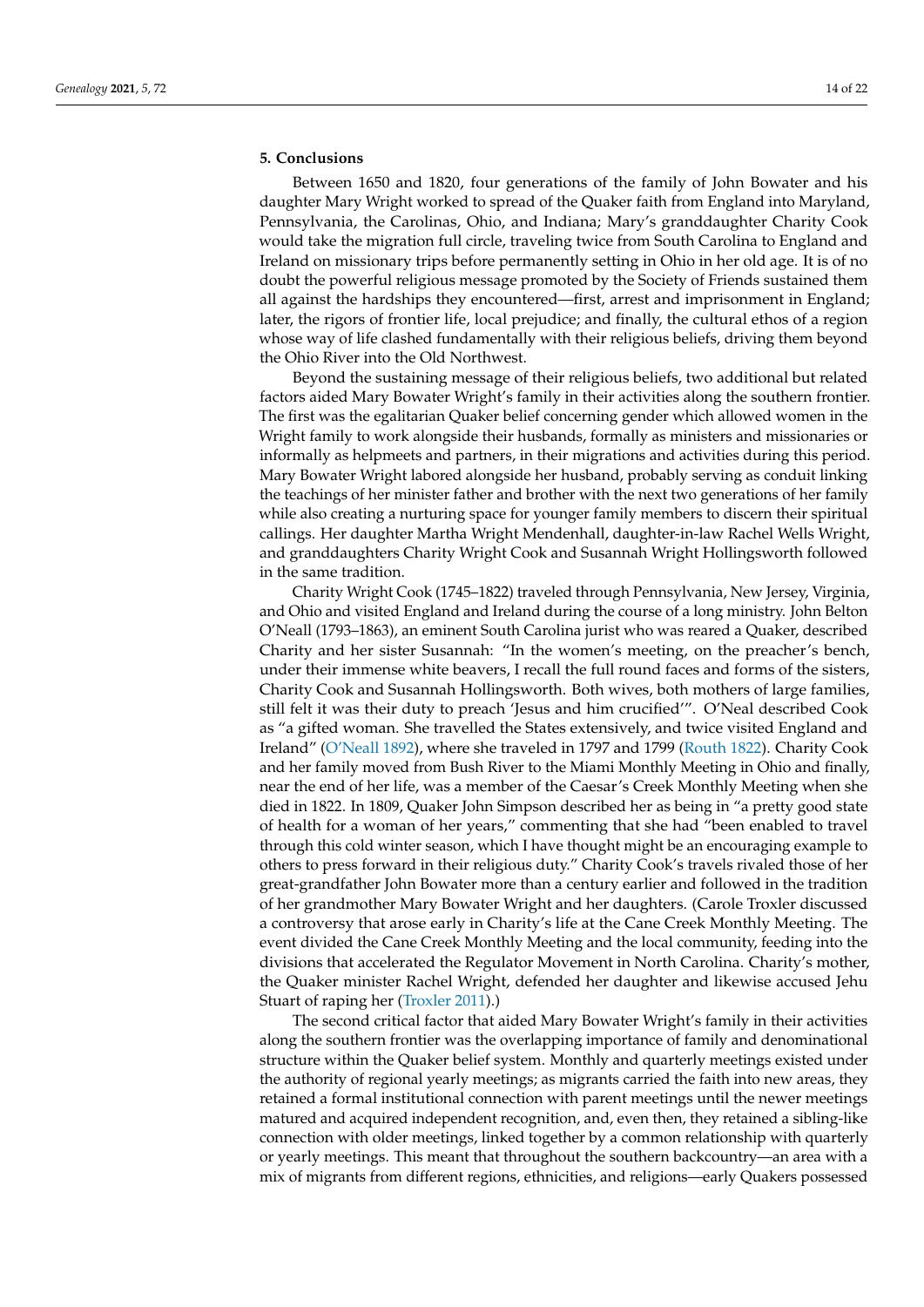an institutional structure that operated as a safety-valve, protecting them against the worst potential ramifications of frontier isolation.

Operating in conjunction with this institutional structure, the importance of kinship and family ties within Quaker communities similarly functioned to reinforce a sense of solidarity, purpose, cohesion, and safety among Quaker migrants. In other circumstances, immigrants heading south and west often lost touch with friends and relations in parent communities; in addition to the family bond, Friends retained formal institutional connections with the relatives that they had left behind, and the theological beliefs of Quakers and the institutional structure of the monthly, quarterly, and yearly meetings (in addition to ministers meetings, meetings for sufferings, and other business meetings) connected them across time and distance. Institutional structure and theology worked to reinforce the natural family bond, creating a tight sense of community, cohesiveness, and purpose. Historians who criticize Quaker "tribalism" comment negatively on this aspect of Quaker culture for shutting out outsiders and for isolating Friends from other ethnic and social groups who did not join their fellowship [\(Middleton](#page-21-38) [2007\)](#page-21-38), but I would suggest that this aspect of Quaker belief created a close bond that united southern Quakers far more than the loose Anglican structure of other regions (other than perhaps in the heart of the Tidewater region surrounding Williamsburg) or the independent congregational structure of many other dissenting sects along the frontier did.

This aspect of Quaker belief and culture meant that the peaceful Friends who left Virginia and who settled in the Carolinas or later in Ohio and Indiana remained in almost constant contact with friends, neighbors, and family in the parent meetings of Virginia, particularly in the hugely important pioneer congregation at Hopewell. In terms of Virginia historiography in particular, this community of overlapping relationships and religious bonds, inter-colonial and even transatlantic by its very nature, challenges us also to comprehend this Virginia, which is different from the hierarchical world of the Tidewater or other more vocal evangelicals like the Baptists and Presbyterians, and yet is also essential to understanding the backcountry and the southern frontier during the late colonial and early national periods. Women like Mary Bowater Wright, her daughter Martha Wright Mendenhall, and her granddaughter Charity Wright Cook played a critical role in creating and sustaining this culture [\(Billings et al.](#page-20-13) [1986;](#page-20-13) [Heinemann et al.](#page-21-39) [2007;](#page-21-39) [Isaac](#page-21-40) [1982;](#page-21-40) [Beeman](#page-20-14) [1985\)](#page-20-14).

**Funding:** This research received no external funding.

**Institutional Review Board Statement:** Not applicable.

**Informed Consent Statement:** Not applicable.

**Conflicts of Interest:** The author declares no conflict of interest.

#### <span id="page-15-0"></span>**Appendix A**

### **Historical Accounts of John Bowater (Digital images of these works are available at** *Eighteenth Century Collections On-Line***)**

John Whiting's *A catalogue of Friends books; written by many of the people, called Quakers, from the beginning or first appearance of the said people* (London: J. Sowle, 1708) showed that John Boweter (of Bromsgrove in Worcestershire) after of London authored three tracts. It also noted that he "died in London, the 16th of the 11th Mo. 1704" [\(Whiting](#page-22-4) [1708\)](#page-22-4). Whiting listed Boweter's works as follows:

- *A Salutation of Love from a Prisoner for the Testimony of Jesus Christ* (1679);
- *Something concerning the proceedings of Tho. Wilmate, Vicar of Bromsgrove, against him with Salutation, &. c.* (1681);
- *Christian Epistles, Travels, and Sufferings of that antient Servant of Christ John Boweter* (1705).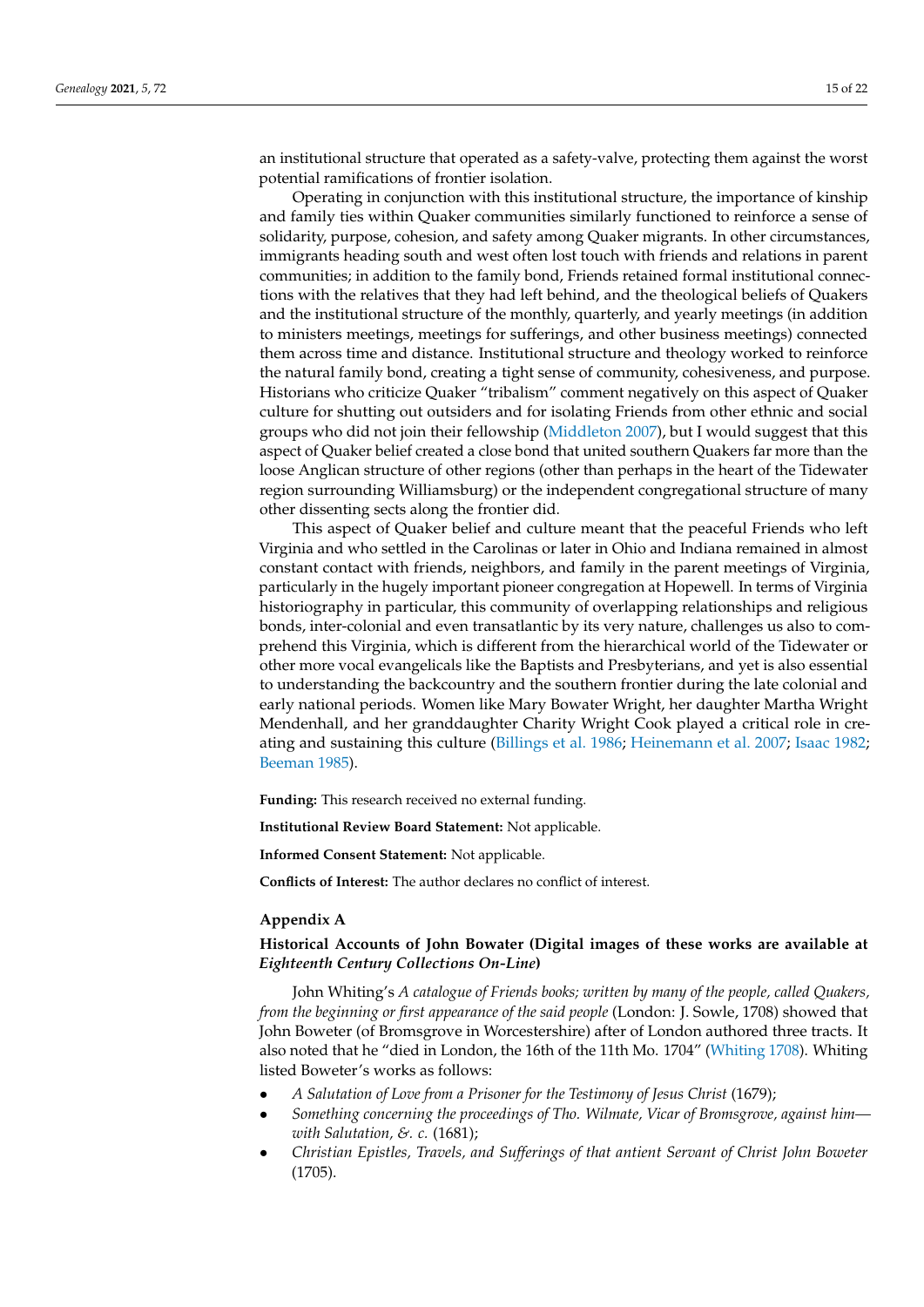John Bowater's *Christian Epistles Travels and Sufferings of that Ancient Servant of Christ, John Boweter; Who departed this Life, the 16th of the 11th Month, 1704, Aged about 75 years* was posthumously published at London and "Printed and Sold, by T. Sowle, in Whitehart-Court in Gracious-Street, 1705." Its preface, dated 21st day, 3rd month, 1705, at London, provided a brief narrative of John Bowater's life that provides many details of his life and activities:

'And this our Ancient and Faithful Brother, John Bowater, after he was concerned in a Publick Testimony in the Gospel-Ministry; he was called to Travel beyond the Seas, into America, and several Parts thereof, in the year 1677, and 1678, as New-York, Long-Island, Road-Island, New-England, New-Jersey, Maryland, Dellaware, Virginia, &c., visiting many Places and Meetings, which he had in those Remote Parts, for the spreading the Blessed Truth and Gospel of the Grace of God, and of our Lord Jesus Christ; and the opening Peoples Eyes and Understandings, and so turning them from Darkness unto the true Light; and from the Power of Satan, unto God; and for strengthening Friends in the Truth and Faith in Christ Jesus his Light and Power; and God was pleased eminently to Preserve him in his Travels, by Sea and by Land, through divers Hardships and Jeopardies, unto his safe return for England, his Native Countrey.

After which, he underwent Imprisonment in the County Goal at Worcester, and removed to the Fleet-Prison, at London, for his faithful Christian Testimony, and tender Conscience towards our Blessed Lord Jesus Christ, for non Payment of Tythes; as being perswaded the same not Payable, in this Gospel-Day, by Divine Law, but abrogated by Christ Jesus.

It appeared by the said John Bowater's own brief Relation, that he was more kindly used by the Poor Indians in America, than by some pretended Christians here in England, after his return.

The Indians entertained him in their Wigwams (the best of their Habitations or Lodgings) but these Christians in their Cold Goals, under confinement, as they did many other of his Brethren and Friends in those times.

After his great Travels, Hardships, and Jeopardies for the Gospel's sake, and Love to poor Souls in the American Parts of the World, in the said Years, 1677 and 1678, to be Entertained with Prisons and Confinement in England, from the year 1679, and continuing a Prisoner for Several years after, in Worcester County Goal, and to the Fleet-Prison in London, at the same Suit (as appears by his Account, and the Dates of some of his Epistles, Writ in Prison) which was but Hard Treatment, and no Christian Entertainment, by his Persecuting pretended Christians: Yet the Lord sustained him, and carried him through all his Sufferings, and much good Service, for above Twenty Years after: And when his Testimony was finished, the Lord brought him to his Peaceable and Joyful End.

God, who is no Respecter of Persons, hath been, and is pleased to make use of Poor, Low, and Mean Instruments in his Work and Service in the Gospel of his dear Son, Jesus Christ; that his Glorious Power might be manifest, and Strength made perfect in Weakness; and that out of the Mouth of Babes, he might ordain Strength, and confound the Wisdom of the World, and of all Flesh, and that no Flesh may Glory in his Prescence.

And tho' this our Deceased Brother, was but low and poor in this World, as to external Enjoyments; yet he was rich in Faith, and in true Love: he was of an unblameable Innocent Life and Conversation; he preached well, both in Doctrine and Practice: He was found in Faith, in Charity, and Patience; and his Love sincere and constant to his Brethren, with whom he continued in true Union and sweet Communion to the End. He was a Man of Truth and Peace, and followed those things which made for Peace.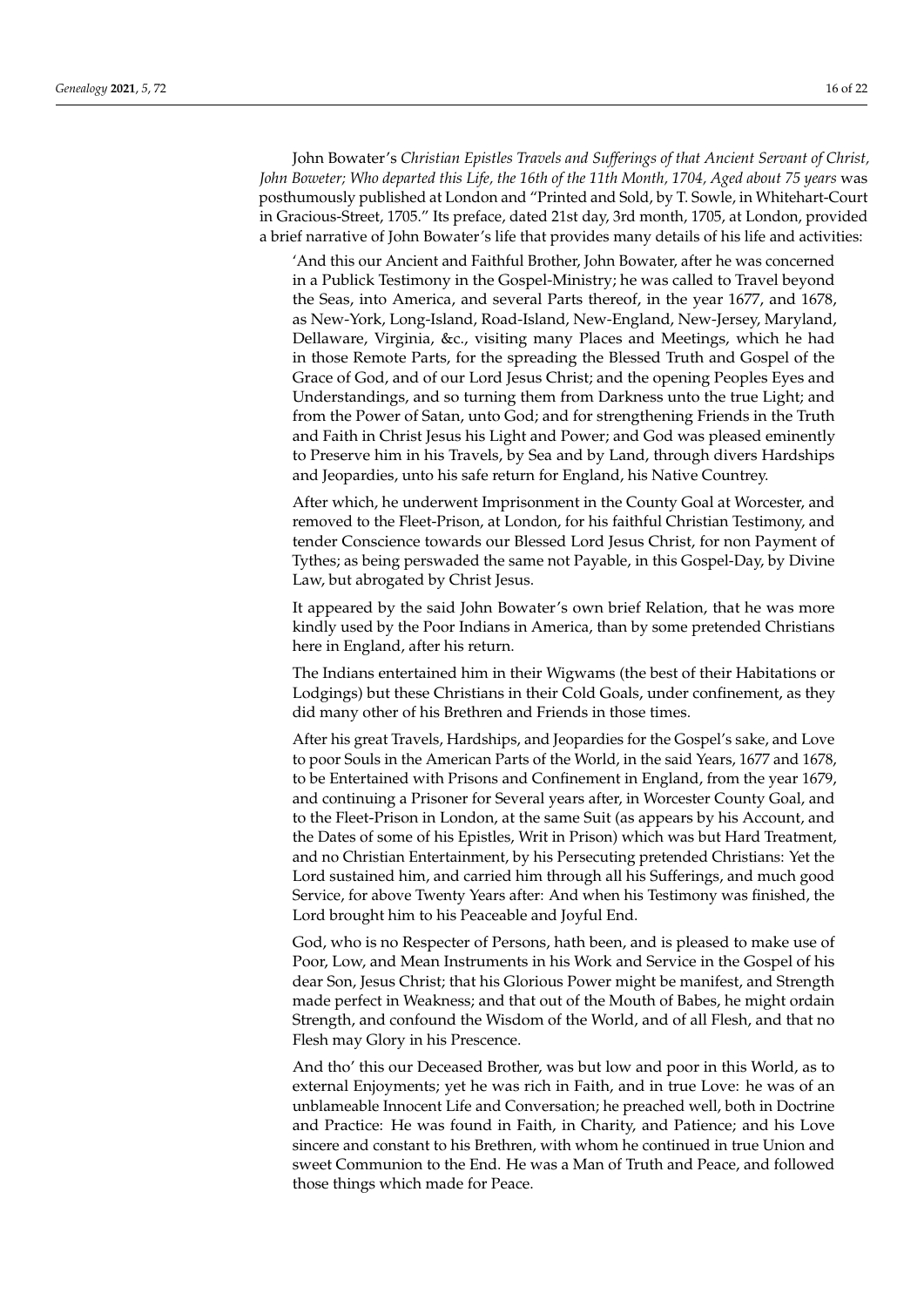He was sound in Judgment, and in his Ministry; and sincerely preached Jesus Christ, in the simplicity of the Gospel, according to his Gift and Ability received of Christ; not in Affectation, or Emulation, or for Popularity, to gain Applause, or the Affections of the People to himself; but to the manifest in their Consciences, in the sight of God and his holy Truth, for their Conversion to the same. He did not make Merchandize of the Word of God, or his Ministry; but being low in the World, he laboured with his hands for an honest (though mean) Livelihood. He often, in tender Love and Compassion visited the Sick, with fervent Prayer and Supplication for them; being truly endued with the Spirit and Gift of Prayer, and considering his real and good Service to Truth and Friends; his being taken away, is our Loss, tho' it his Gain.

The simplicity and plainness of his Ministry and following Epistles, do not be[–]k School-Education, but great Sincerety, Faith, Resolution, Constancy, and the Love in our Lord Jesus Christ; and not being furnished with Humane Learning, did not hinder him for being with Jesus; And therefore the following Epistles are worthy of the Serious Reading and Notice of all Friends Professing the Light, the Truth, and Faith of Christ Jesus; to whom be Glory and Dominion, for Ever and Ever.

The *Epistles* include several different letters written by John Bowater that altogether comprise fifty-four pages, among them copies of the above works from 1679 and 1681 (the latter written while Bowater was "a Prisoner at the Fleet-Prison, and . . . one that loves the good of Sion, and desireth the Prosperity of Israel, and prayeth, that Truth and Righteousness may be set up in the Earth") [\(Bowater](#page-20-5) [1705\)](#page-20-5).

Added to Bowater's epistles was a list of "Names of Places and Friends in America, where John Boweter was (for the most part) Received, and had Meetings and Service for the Lord, in the Gospel of Peace." These included [\(Bowater](#page-20-5) [1705\)](#page-20-5):

- New York (Long Island, Gravesand, Flushing, Oyster-Bay);
- Rhode-Island;
- New-England (Sandwich, Sittuate, Boston, Salem, Duxbery, Mountinicock, Westchester upon the Main);
- New-Jersey (Shrewsberry, Burlington, Upland, Marylandside, Salem in Jarsey);
- Maryland (Delaware Town, Choptanck, Tuckahow, Kent-Island, West-Shore, Rode River, West-River, Herring-Creek, East-Shore, Kent-Island, Tuckahoe, Little Choptank, Miles River, West-River and Rudge, South-River, Herring-Creek);
- Virginia (The Clifts, Pauxon, King's Creek, James-River in Virginia, James River, Chuckatuck, Pagan-Creek, Southward, Nansemum, Accamack, Pongaleg, by Accamack Shore, Pocamock Bay, Annamesia, Mody-Creek in Accamack, Savidge-Neck, Nesswatakes, Ocahanack, Mody-Creek, Annamessiah) (There was no clear separation between Virginia and Maryland in the narrative. Herring-Creek is in Maryland. The Clifts may refer to the land on which Clifts Plantation that was later located in Westmoreland County, and "Pauxon" may refer to Poquoson in York County. King's Creek is also in York County. It is possible, however, that The Clifts, Pauxon, and King's Creek refer to locations in Maryland. From "James River in Virginia", all locations appear to have been in Virginia, with the possible exception of "Annamessiah," which may refer to Annamessex on Maryland's lower Eastern Shore).

Other than "James-River in Virginia," Virginia was not mentioned by name, but the locations after Herring-Creek all seem to have been Virginia placenames. A list of individuals and Meetings who received Bowater during his travels to these locations was attached. Ranging from northern Massachusetts to southern Virginia, Bowater traversed more than six hundred miles of North America, which included the majority of British settlements.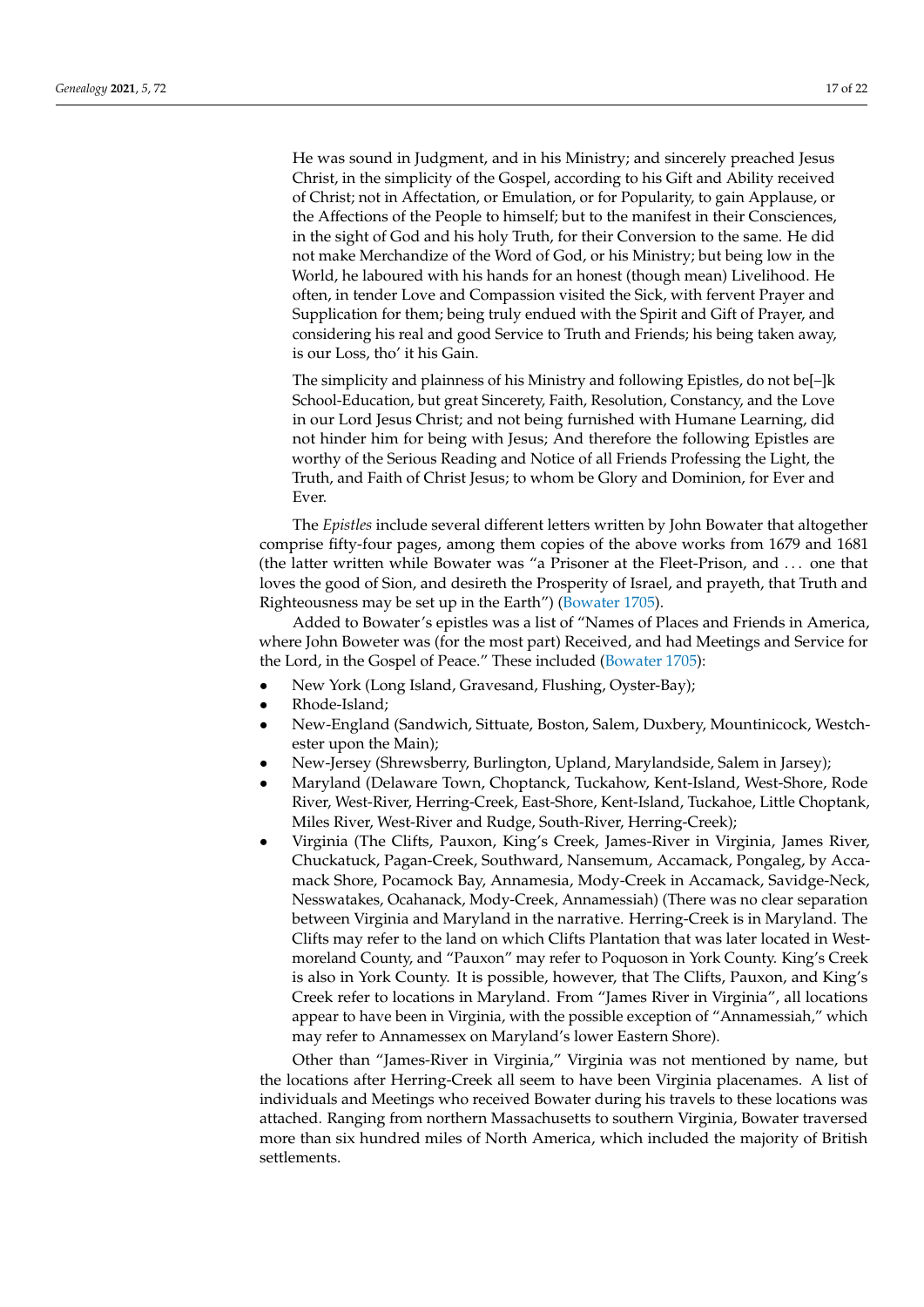

## *Descendants of John Bowater*

ministers in the Bowater and Wright families. John Bowater visited America as a Quaker minister ministers in the Bowater and Wright families. John Bowater and Wright families. John Bowater ministers as a qua<br>In the 1670s. His seni John Bowater Jr., hoogene a minister in Bowater ministeria. Jones Wright was an in the 1670s. His son John Bowater, Jr., became a minister in Pennsylvania. James Wright was an in the 1670s. His son John Bowater, Jr., became a minister in Pennsylvania. James Wright was an Elder of the Hopewell Monthly Meeting in Frederick County, Virginia, and he and his wife Mary Elder of the Hopewell Monthly Meeting in Frederick County, Virginia, and he and his wife Mary traveled extensively on Quaker business in the Virginia backcountry. Martha Wright Mendenhall traveled extensively on Quaker business in the Virginia backcountry. Martha Wright Mendenhall was a minister for sixty-two years; her sister-in-law, Rachel Wells Wright, was a minister for a quarter of a century prior to her death in South Carolina in 1771. Charity Wright Cook and Susannah Wright Wright Hollingsworth traveled throughout South Carolina, North Carolina, Virginia, Pennsylvania, Hollingsworth traveled throughout South Carolina, North Carolina, Virginia, Pennsylvania, Ohio, and Indiana, and Cook made two voyages to England and Ireland as well. Jonathan Wright remained in Frederick County, Virginia, serving as a minister at the Hopewell Monthly Meeting. **Figure A1.** This genealogical chart shows the family connections among four generations of Quaker



**Figure A2.** Origins of Principal Members of Hopewell Monthly Meeting, c. 1734–c. 1770.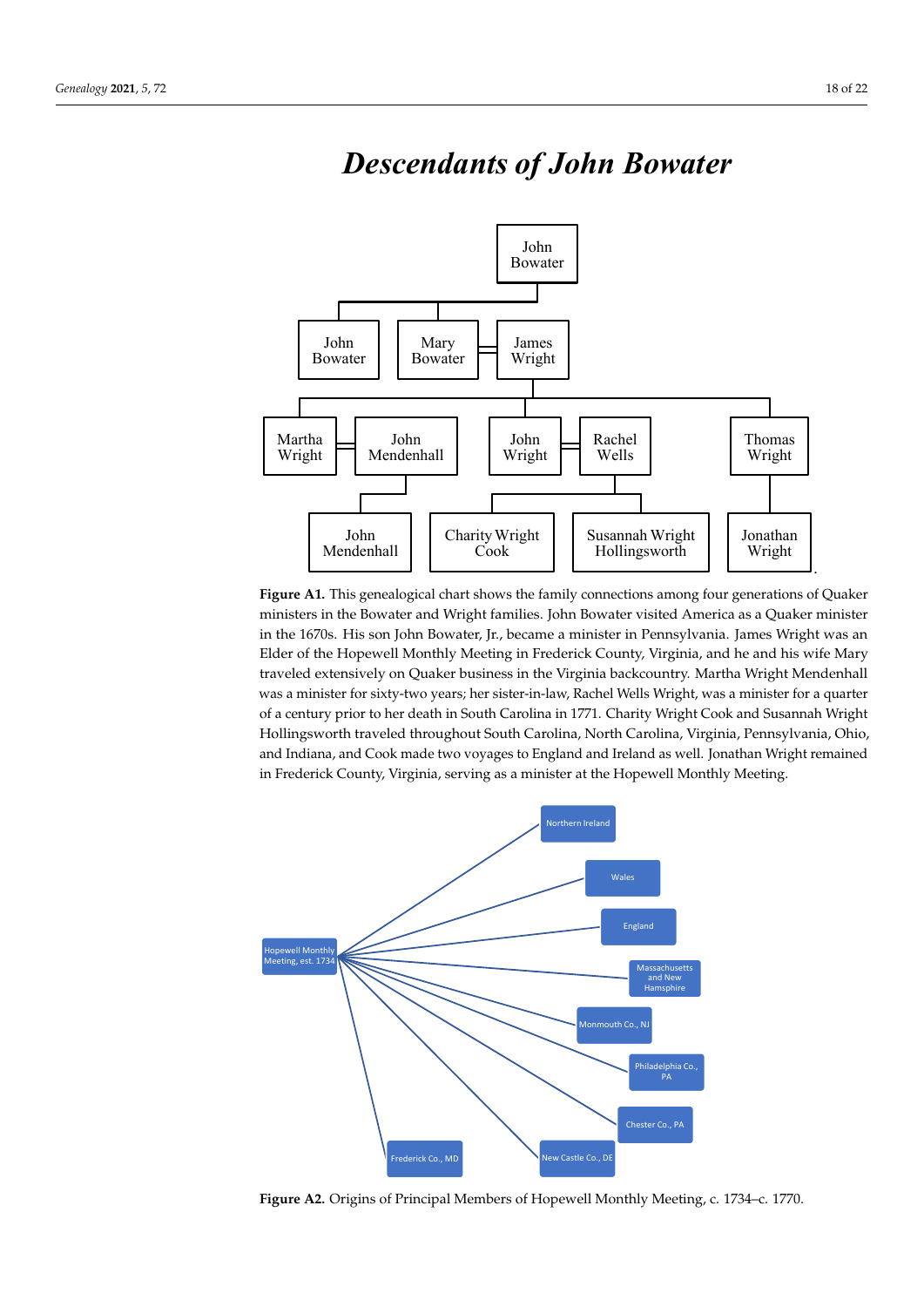

**Figure A3.** Migration destinations of the members of Hopewell Monthly Meeting, c. 1734–c. 1830. **Figure A3.** Migration destinations of the members of Hopewell Monthly Meeting, c. 1734–c. 1830.



**Figure A4.** This map shows Wright family residences and migrations between about 1700 and about 1820. **Figure A4.** This map shows Wright family residences and migrations between about 1700 and about 1820.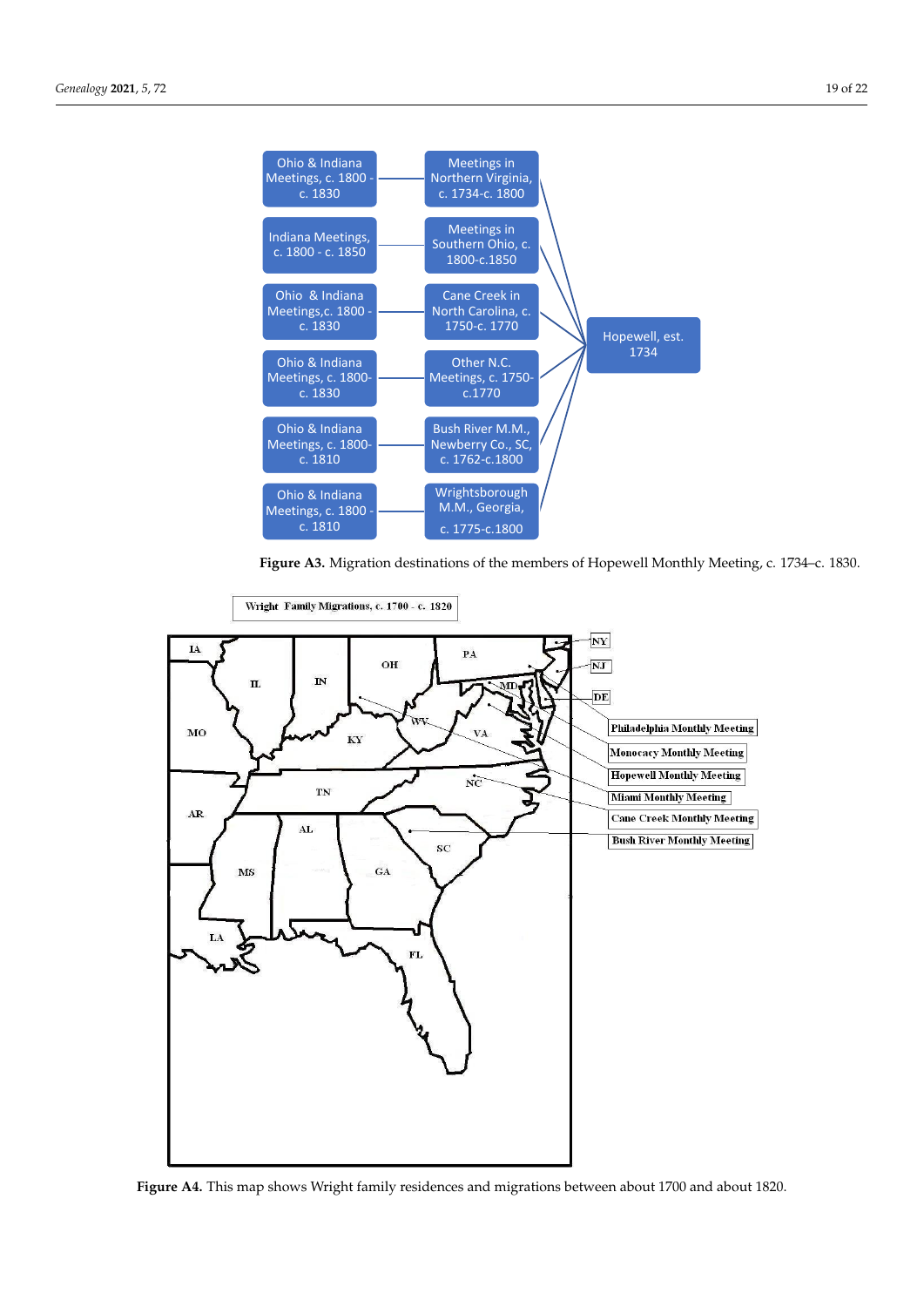| Name                          | <b>Dates</b>   | <b>Place of Death</b> |
|-------------------------------|----------------|-----------------------|
| Jemima Haworth Wright         | 1746-1828      | Highland Co., OH      |
| Jacob Pickering               | 1746-1832      | Harrison Co., OH      |
| Gabriel McCool                | 1751-с. 1825   | Miami Co., OH         |
| Mary Wright Tatcher           | 1752-1836      | Highland Co., OH      |
| Josiah Rogers                 | 1752-Aft. 1807 | Belmont Co., OH       |
| James Wright                  | 1753-1812      | Clinton Co., OH       |
| Alice Pugh                    | 1754-1821      | Warren Co., OH        |
| Charity Wright Cook           | 1755-1822      | Clinton Co., OH       |
| Susannah Wright Hollingsworth | 1755-1830      | West Milton, OH       |
| Sarah Haworth Wright          | 1756-1831      | Clinton Co., OH       |
| Elizabeth Wright McCool       | 1756-с. 1825   | Miami Co., OH         |
| Elizabeth Pugh Jay            | 1755-1821      | Miami Co., OH         |
| Thomas Wright, Jr.            | 1756-1818      | Clinton Co., OH       |
| Nathan Wright                 | 1756-Aft. 1800 | Clinton Co., OH       |
| <b>Edward Wright</b>          | 1757-1801      | Ross Co., OH          |
| Ann Pugh Dillon               | 1764-1842      | Tazewell Co., IL      |
| Isaac Wright                  | 1764-1844      | Howard Co., IN        |
| Rachel Pugh Jenkins           | 1770-с. 1806   | Belmont Co., OH       |
| Lydia Rogers Bevan            | 1773-1865      | Clinton Co., OH       |

<span id="page-20-12"></span>**Table A1.** The table presents a partial listing of Wright-Bowater family members who were among the first generation of migrants to Ohio, Indiana, and Illinois.

### **References**

- <span id="page-20-0"></span>Allen, Richard C., and Rosemary Moore. 2018. *The Quakers, 1656–1723: The Evolution of an Alternative Community*. State College: Penn State Press.
- <span id="page-20-8"></span>Baldwin, Stewart. 1997. Quaker Marriage Certificates: Using Witness Lists in Genealogical Research. *The American Genealogist* 72: 225–43.
- <span id="page-20-7"></span>Baldwin, Stewart. 2000. John and Thomas Bowater and their sister Mary (Bowater) Wright: Early Quaker Immigrants to Pennsylvania. *The American Genealogist* 75: 40–46, 117–23.

<span id="page-20-1"></span>Barbour, Hugh, and Jerry W. Frost. 1988. *The Quakers*. New York: Greenwood Press.

- <span id="page-20-14"></span>Beeman, Richard R. 1985. *The Evolution of the Southern Backcountry A Case Study of Lunenburg County, Virginia, 1746–1832*. Philadelphia: University of Pennsylvania Press.
- <span id="page-20-6"></span>Besse, Joseph. 1753. *A Collection of the Sufferings of the People Called Quakers for the Testimony of a Good Conscience from the Time of Their Being First Distinguished by That Name in the Year 1650 to the Time of the Act Commonly Called the Act of Toleration Granted to Protestant Dissenters in the First Year of the Reign of King William the Third and Queen Mary in the Year 1689*. London: Luke Hinde.
- <span id="page-20-13"></span>Billings, Warren M., John E. Selby, and Thad W. Tate. 1986. *Colonial Virginia: A History*. A History of the American Colonies. Millwood: KTO Press.
- <span id="page-20-5"></span>Bowater, John. 1705. *Christian Epistles Travels and Sufferings of That Ancient Servant of Christ, John Boweter; Who Departed this Life, the 16th of the 11th Month, 1704, Aged about 75 Years*. London: T. Sowle.
- <span id="page-20-2"></span>Daniels, C. Wess, Robynne Rogers Healey, and Jon R. Kershner. 2018. *Quaker Studies: An Overview: The Current State of the Field*. Leiden: Brill.

<span id="page-20-11"></span><span id="page-20-10"></span>Dowless, Donald Vernon. 1989. The Quakers of North Carolina, 1672–1789. Ph.D. dissertation, Baylor University, Waco, TX, USA. Drake, Thomas E. 1950. *Quakers and Slavery in America*. New Haven: Yale University Press.

- <span id="page-20-3"></span>Dunn, Mary Maples. 1978. Saints and Sisters: Congregational and Quaker Women in the Early Colonial Period. *American Quarterly* 30: 582–601. [\[CrossRef\]](http://doi.org/10.2307/2712399)
- <span id="page-20-4"></span>Dunn, Mary Maples. 1989. Latest Light on Women of Light. In *Witness for Change: Quaker Women over Three Centuries*. Edited by Elisabeth Potts Brown and Susan Mosher Stuard. New Brunswick: Rutgers University Press.
- <span id="page-20-9"></span>Frantz, John B. 2001. The Religious Development of the Early German Settlers in 'Greater Pennsylvania': The Shenandoah Valley of Virginia. *Pennsylvania History* 68: 66–100.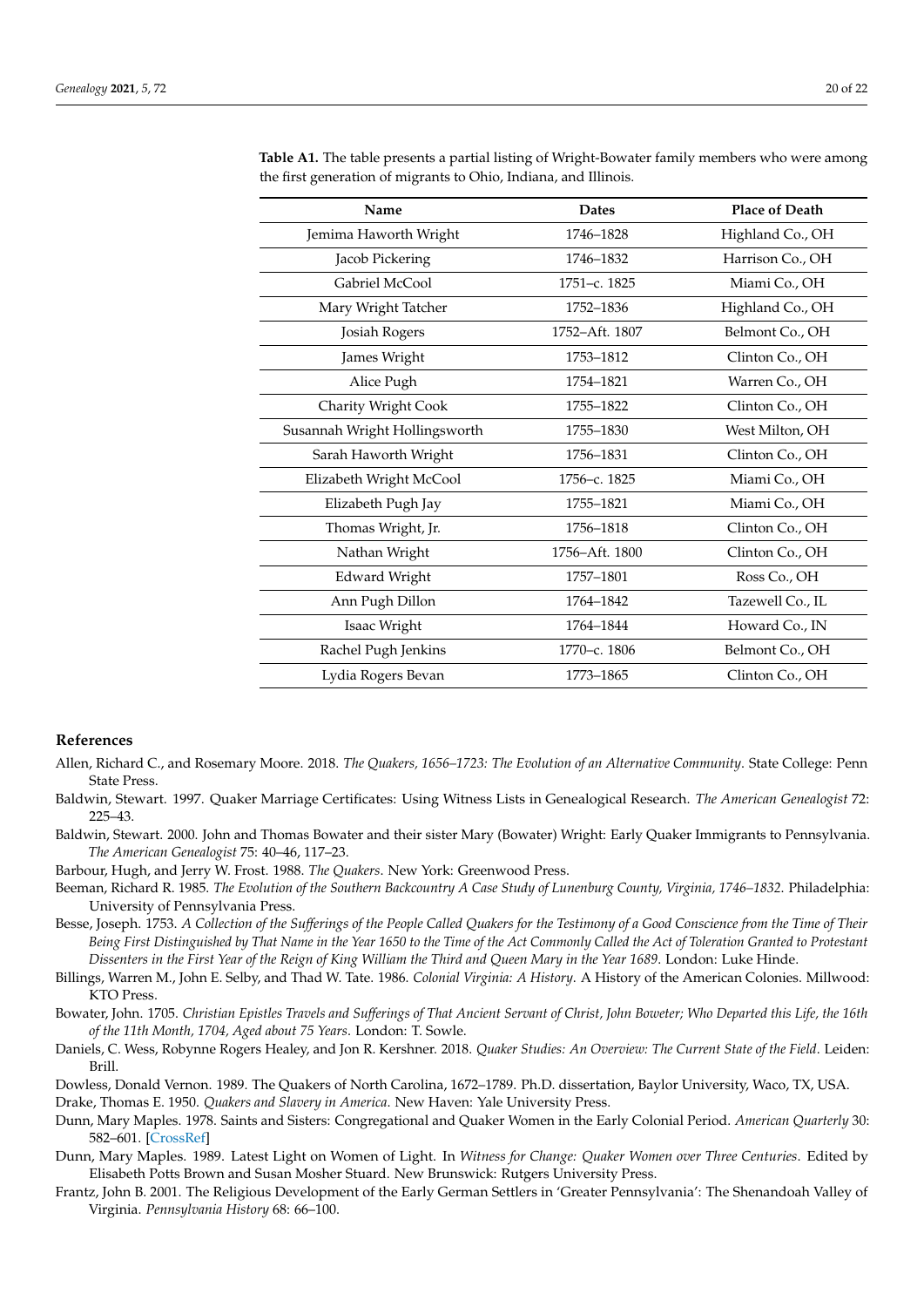<span id="page-21-27"></span>Futhey, J. Smith, and Gilbert Cope. 1881. *The History of Chester County*. Philadelphia: L. H. Everts.

- <span id="page-21-8"></span>Glaisyer, Natasha. 2004. Networking: Trade and Exchange in the Eighteenth Century British Empire. *The Historical Journal* 47: 451–46. [\[CrossRef\]](http://doi.org/10.1017/S0018246X04003759)
- <span id="page-21-16"></span>Godbeer, Richard. 1992. *The Devil's Dominion: Magic and Witchcraft in Early New England*. New York and Cambridge: Cambridge University Press.
- <span id="page-21-31"></span>Gragg, Larry Dale. 1980. *Migration in Early America: The Virginia Quaker Experience*. Ann Arbor: UMI Research Press.
- <span id="page-21-3"></span>Greaves, Richard L. 2001. 'Sober and Useful Inhabitants'? Changing Conceptions of the Quakers in Early Modern Britain. *Albion: A Quarterly Journal Concerned with British Studies* 33: 24–50.
- <span id="page-21-19"></span>Guenther, Karen. 2003. 'A Restless Desire': Geographic Mobility and Members of the Exeter Monthly Meeting, Berks County, PA, 1710–1789. *Pennsylvania History* 70: 331–60.
- <span id="page-21-29"></span><span id="page-21-7"></span>Gwyn, Douglas. 1995. *The Covenant Crucified: Quakers and the Rise of Capitalism*. Wallingford: Pendle Hill Publications.
- Heacock, Roger Lee. 1950. *The Ancestors of Charles Clement Heacock: 1851–1914*. Baldwin Park: Bulletin.
- <span id="page-21-18"></span>Healey, Robynne Rogers. 2018. Diversity and Complexity in Quaker History. In *Quaker Studies: An Overview: The Current State of the Field*. Edited by C. Wess Daniels, Robynne Rogers Healey and Jon R. Kershner. Boston and Leiden: Brill.
- <span id="page-21-39"></span>Heinemann, Ronald L., John G. Kolp, Anthony S. Parent Jr., and William G. Shade. 2007. *Old Dominion, New Commonwealth: A History of Virginia, 1607–2007*. Charlottesville: University of Virginia.
- <span id="page-21-15"></span>Heyrman, Christine Heyrman. 1984. Specters of Subversion, Societies of Friends: Dissent and the Devil in Colonial Essex County, Massachusetts. In *Saints and Revolutionaries: Essays on Early American History*. Edited by David D. Hall, John M. Murrin and Thad W. Tate. New York: Norton.
- <span id="page-21-21"></span>Hinshaw, W. W. 1936–1950. *Encyclopedia of American Quaker Genealogy*. Ann Arbor: Edwards Brothers, 6 vols.
- <span id="page-21-25"></span>Hintz, Alex M. 1986. The Wrightsborough Quaker Town and Township in Georgia. In *Quaker Records in Georgia: Wrightsborough, 1772–1793, Friendsborough, 1776–1777*. Edited by R. S. Davis Jr. Roswell: W. H. Wolfe, pp. 10–14.
- <span id="page-21-32"></span>Hofstra, Warren R. 2006. *The planting of New Virginia: Settlement and landscape in the Shenandoah Valley*. Baltimore: Johns Hopkins University Press.
- <span id="page-21-33"></span>Hofstra, Warren, and Robert D. Mitchell. 1993. Town and Country in Backcountry Virginia: Winchester and the Shenandoah Valley, 1730–1800. *Journal of Southern History* 59: 619–46. [\[CrossRef\]](http://doi.org/10.2307/2210536)
- <span id="page-21-0"></span>Hopewell Friends Committee. 1936. *Hopewell Friends history, 1734–1934*. Strasburg: Shenandoah Pub. House.
- <span id="page-21-9"></span>Ingle, H. Larry. 1992. George Fox, Millenarian. *Albion: A Quarterly Journal Concerned with British Studies* 24: 261–78. [\[CrossRef\]](http://doi.org/10.2307/4050813)
- <span id="page-21-10"></span>Ingle, H. Larry. 1994. *First among Friends: George Fox and the Creation of Quakerism*. New York: Oxford University Press.
- <span id="page-21-40"></span>Isaac, Rhys. 1982. *The Transformation of Virginia: Community, Religion, and Authority, 1740–1790*. Chapel Hill: Published for the Institute of Early American History and Culture, Williamsburg: University of North Carolina Press.
- <span id="page-21-26"></span><span id="page-21-1"></span>Johnson, George Lloyd, Jr. 1997. *The Frontier in South Carolina: South Carolina Backcountry, 1736–1800*. Westport: Greenwood Press.
- Jones, Rufus. 1923. *The Quakers in the American Colonies*. London: MacMillan.
- <span id="page-21-22"></span>Kerns, Wilmer L. 1995. *Frederick County, Virginia: Settlement and Some First Families of Back Creek Valley, 1730–1830*. Baltimore: Gateway Press.
- <span id="page-21-28"></span>Kinney, Byron W. 1997. John Bowater, Early Quaker Minister. *The Bromsgrove Rousler* 12: 18–26.
- <span id="page-21-6"></span>Klein, Lawrence E. 1997. Sociability, Solitude, and Enthusiasm. *Huntington Library Quarterly* 60: 153–77. [\[CrossRef\]](http://doi.org/10.2307/3817835)
- <span id="page-21-11"></span>Kunze, Bonnelyn Young. 1994. *Margaret Fell and the Rise of Quakerism*. London: Palgrave Macmillan UK.
- <span id="page-21-12"></span>Kunze, Bonnelyn Young. 1995. First Among Friends. *The American Historical Review* 100: 897–98. [\[CrossRef\]](http://doi.org/10.2307/2168646)
- <span id="page-21-17"></span>Larson, Rebecca. 1999. *Daughters of Light: Quaker Women Preaching and Prophesying in the Colonies and Abroad, 1700–1775*. New York: Alfred A. Knopf.
- <span id="page-21-37"></span>Lindley, Harlow. 1923. A Century of the Indiana Yearly Meeting. *Bulletin of Friends Historical Society of Philadelphia* 12: 3–22.
- <span id="page-21-36"></span><span id="page-21-2"></span>Lindley, Harlow. 1986. The Quaker Settlement of Ohio. In *Ohio Source Records*. Baltimore: Genealogical Publishing Company, pp. 6–10. Lloyd, Arnold. 1950. *Quaker Social History, 1669–1738, etc. [With Plates.]*. London: Longman, Green, & Co.
- <span id="page-21-13"></span>Mack, Phyllis. 1993. *Visionary Women: Ecstatic Prophecy in Seventeenth-Century England*. Berkeley: University of California Press.
- <span id="page-21-14"></span>Mack, Phyllis. 2005. Religion, Feminism, and the Problem of Agency: Reflections on Eighteenth Century Quakerism. In *Women, Gender, and the Enlightenment*. Edited by Sarah Knott and Barbara Taylor. London: Palgrave Macmillan, pp. 434–60.
- <span id="page-21-24"></span>McCormick, JoAnne. 1984. The Quakers of Colonial South Carolina, 1670–1807. Ph.D. dissertation, University of South Carolina, Columbia, SC, USA.
- <span id="page-21-38"></span>Middleton, Richard. 2007. *Colonial America: A History, 1565–1776*. Malden: Blackwell.
- <span id="page-21-30"></span>Mitchell, Robert D. 1977. *Commercialism and Frontier: Perspectives on the Early Shenandoah Valley*. Charlottesville: University Press of Virginia.
- <span id="page-21-23"></span>O'Dell, Cecil. 1995. *Pioneers of Old Frederick Co., VA*. Marceline: Walsworth Publishing Company.
- <span id="page-21-20"></span>O'Neall, John Belton. 1892. *The annals of Newberry: In 2 Parts*. Newberry: Aull and Houseal.
- <span id="page-21-35"></span>Opper, Peter Kent. 1975. North Carolina Quakers: Reluctant Slaveholders. *The North Carolina Historical Review* 52: 37–58.
- <span id="page-21-5"></span><span id="page-21-4"></span>Pestana, Carla Gardina. 1991. *Quakers and Baptists in Colonial Massachusetts*. Cambridge: Cambridge University Press.
- Pestana, Carla Gardina. 1993. The Quaker Executions as Myth and History. *Journal of American History* 80: 441–69. [\[CrossRef\]](http://doi.org/10.2307/2079866)
- <span id="page-21-34"></span>Plank, Geoffrey. 2012. *John Woolman's Path to the Peaceable Kingdom: A Quaker in the British Empire*. Philadelphia: University of Pennsylvania Press.